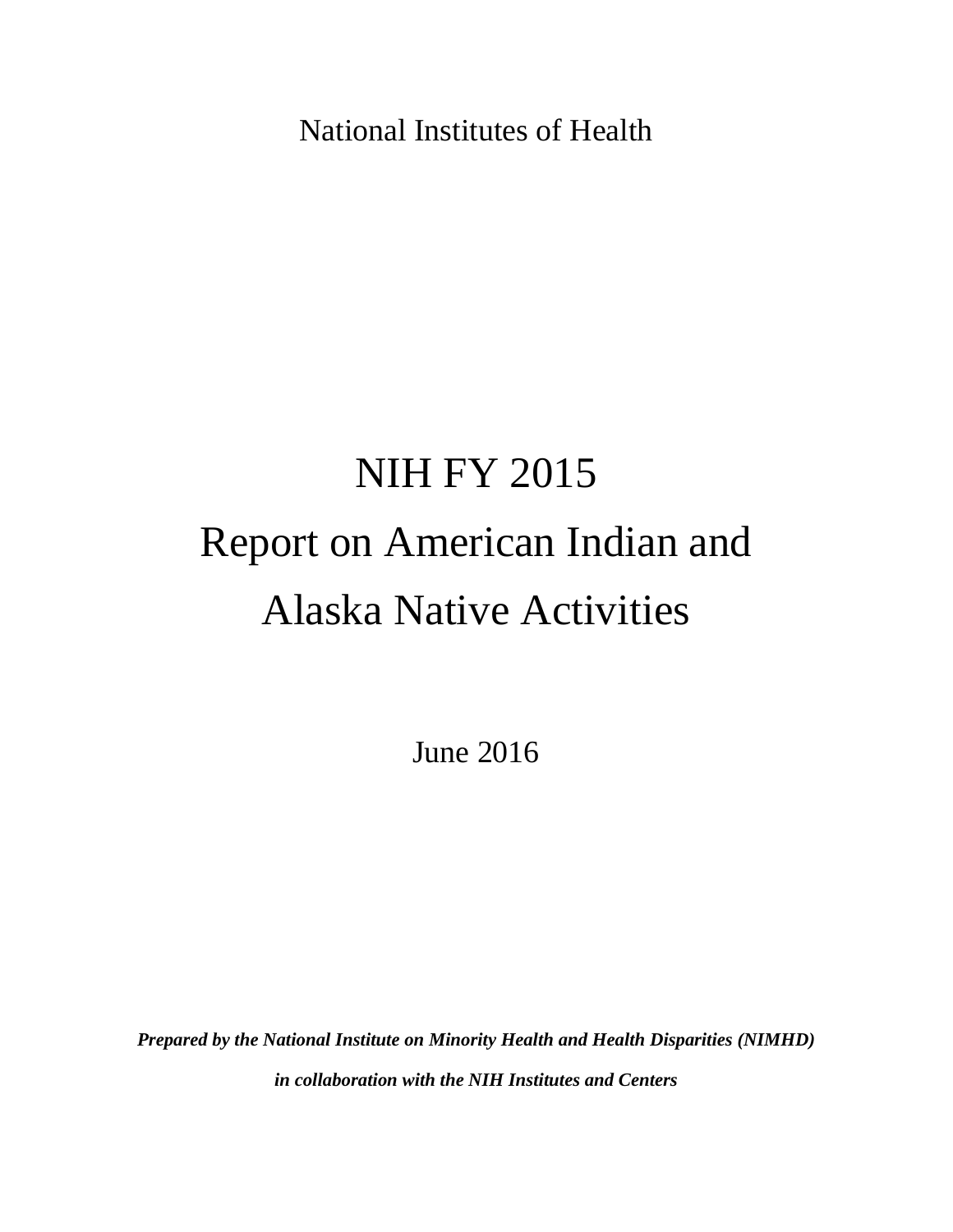# **Table of Contents**

| A Primary Prevention Trial to Strengthen Child Attachment in a Native Community:  4            |  |
|------------------------------------------------------------------------------------------------|--|
|                                                                                                |  |
| Alcohol Abuse/Dependence and its Consequences for Indigenous Adolescents:  4                   |  |
| American Indian, Alaska Native, and Native Hawaiian 2015 Health Planners:  4                   |  |
| American Indian and Alaska Native Substance Abuse Research Scholars Network:  4                |  |
|                                                                                                |  |
|                                                                                                |  |
|                                                                                                |  |
| CBPR Initiative in Reducing Infant Mortality in American Indian Communities:  5                |  |
|                                                                                                |  |
|                                                                                                |  |
|                                                                                                |  |
|                                                                                                |  |
|                                                                                                |  |
|                                                                                                |  |
| Dental Care Delivery System Intervention in American Indian and Alaska Native Populations: . 7 |  |
| Developing a Diabetes Numeracy Intervention for American Indians and Alaska Natives:  7        |  |
| Developing Effective Proximal Care to Prevent Rural Alaska Native Youth Suicide:  7            |  |
|                                                                                                |  |
| Diet Intervention for Hypertension: Adaptation and Dissemination to Native Communities: 8      |  |
|                                                                                                |  |
|                                                                                                |  |
|                                                                                                |  |
|                                                                                                |  |
|                                                                                                |  |
|                                                                                                |  |
|                                                                                                |  |
| Fish Consumption Advisory to Promote Anishinsaabe Environmental Health Literacy:  10           |  |
| Genetics of Obesity and Metabolism in Yup'ik and Other Native Peoples of Rural Southwest       |  |
| Guiding Indigenous Students in Next-Generation Genomic Studies with the Summer Internship      |  |
| Intertribal Talking Circle for the Prevention of Substance Abuse in Native Youth: 11           |  |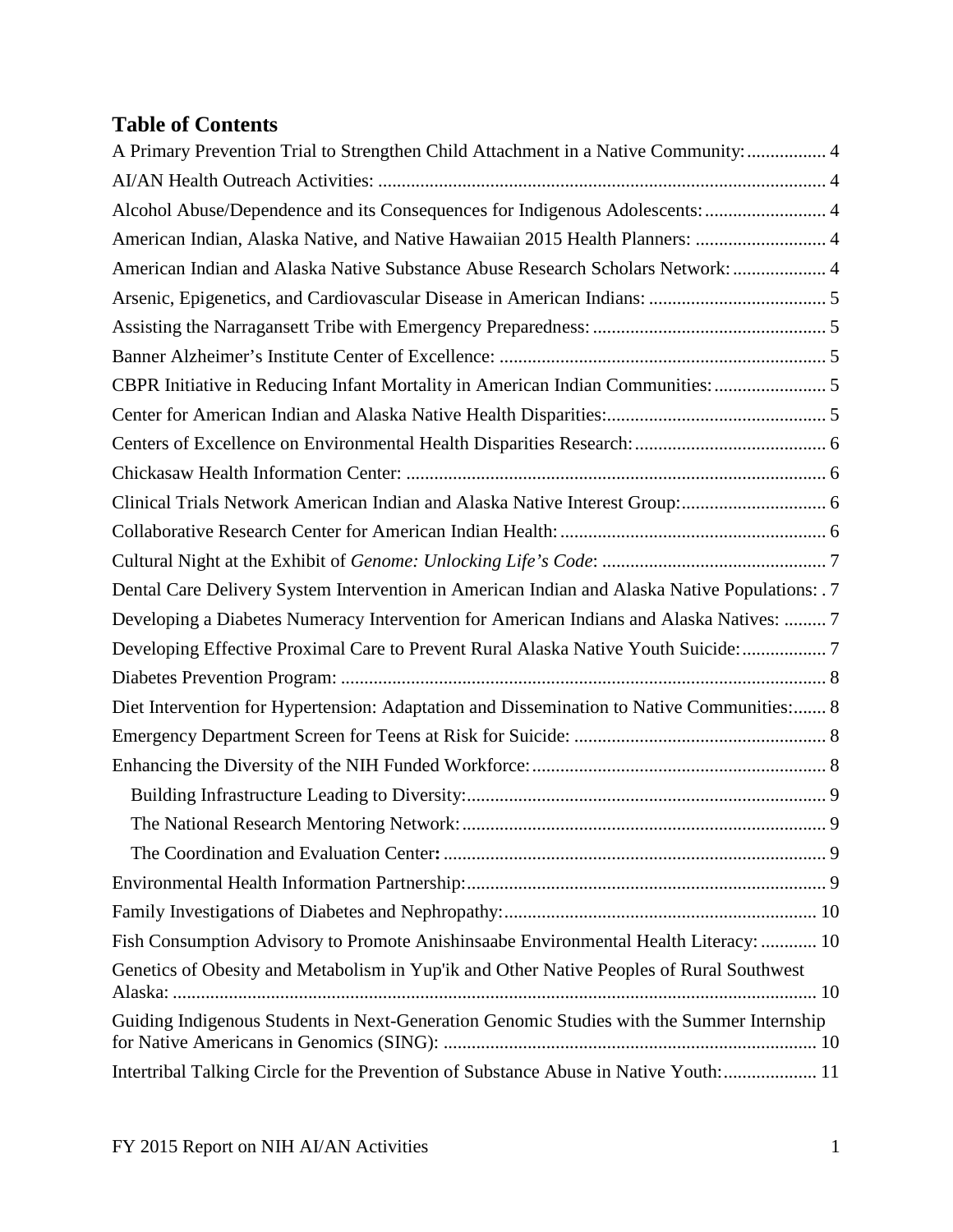| Health Information Resources and Technologies That Address Health Disparities:  11         |  |
|--------------------------------------------------------------------------------------------|--|
| Healthy Children, Strong Families: American Indian Communities Preventing Obesity:  12     |  |
| Historical Trauma Practice and Group Interpersonal Psychotherapy for American Indians:  12 |  |
| Improving Native American Elder Access to and Use of Healthcare through Effective Health   |  |
| Increasing AI/AN Research Engagement through a Culturally Adapted Ethics Training:  12     |  |
|                                                                                            |  |
| Innovative Multigenerational Household Intervention to Reduce Stroke and Cardiovascular    |  |
|                                                                                            |  |
|                                                                                            |  |
|                                                                                            |  |
| Multilevel Program and Policies to Reduce Chronic Disease for American Indians:  14        |  |
|                                                                                            |  |
|                                                                                            |  |
|                                                                                            |  |
|                                                                                            |  |
| Native American Research Centers for Health Principal Investigator Meeting:  15            |  |
| Native Voices: Native Peoples' Concepts of Health and Illness Traveling Exhibition: 16     |  |
|                                                                                            |  |
|                                                                                            |  |
|                                                                                            |  |
|                                                                                            |  |
| Partner Violence and Reproductive Coercion among Native American Women:  17                |  |
| Partnership to Prevent Childhood Obesity on the Flathead Indian Reservation: 17            |  |
| Prenatal Alcohol and SIDS and Stillbirth Network: The Safe Passage Study: 18               |  |
|                                                                                            |  |
| Promoting Behavioral Change for Oral Health in American Indian Mothers and Children:  18   |  |
| Qungasvik (Toolbox): Prevention of Alcohol/Suicide Risk in Alaska Native Youth:  18        |  |
|                                                                                            |  |
|                                                                                            |  |
| Smokeless Tobacco Cessation among American Indians Using in-Person Groups:  19             |  |
| Society for Advancing Chicanos and Native Americans in Science Meeting: 19                 |  |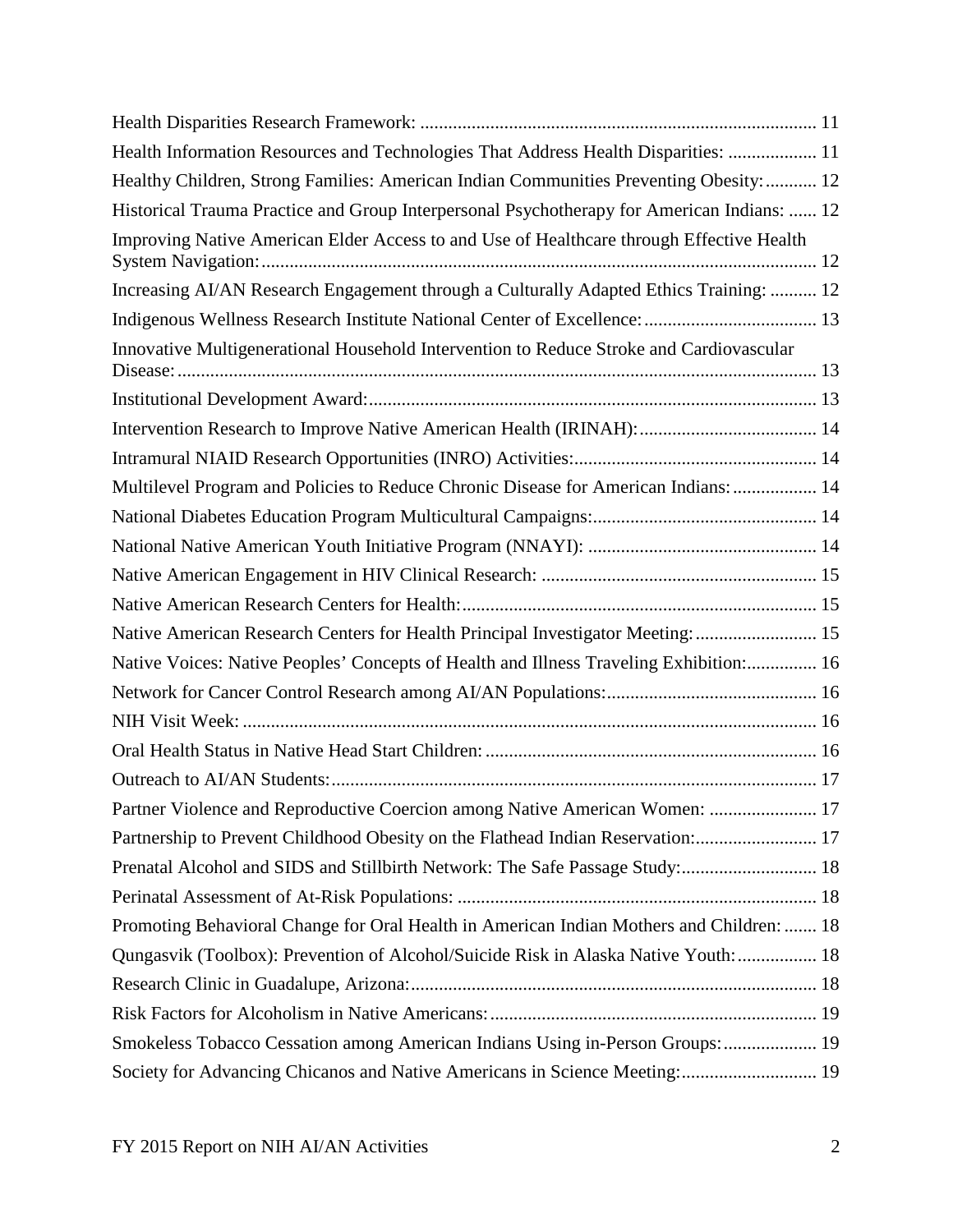| Study of Radiation Doses and Cancer Risks Resulting from the 1945 Trinity Test:  20  |  |
|--------------------------------------------------------------------------------------|--|
|                                                                                      |  |
|                                                                                      |  |
| Supporting AI/AN Mothers and Daughter in Reducing Gestational Diabetes Risk: 21      |  |
| Surveillance, Epidemiology, and End Results Data Linkages to the IHS Medical Records |  |
| Streptococcus mutans and Dental Caries among Native American Children:  21           |  |
|                                                                                      |  |
| The Center for American Indian and Alaska Native Diabetes Translational Research: 22 |  |
| Trans-NIH AI/AN Health Communications and Information Work Group: 22                 |  |
|                                                                                      |  |
|                                                                                      |  |
|                                                                                      |  |
| Tribal Turning Point: Pilot Study for Prevention of Type 2 Diabetes in AI Youth:  23 |  |
|                                                                                      |  |
|                                                                                      |  |
|                                                                                      |  |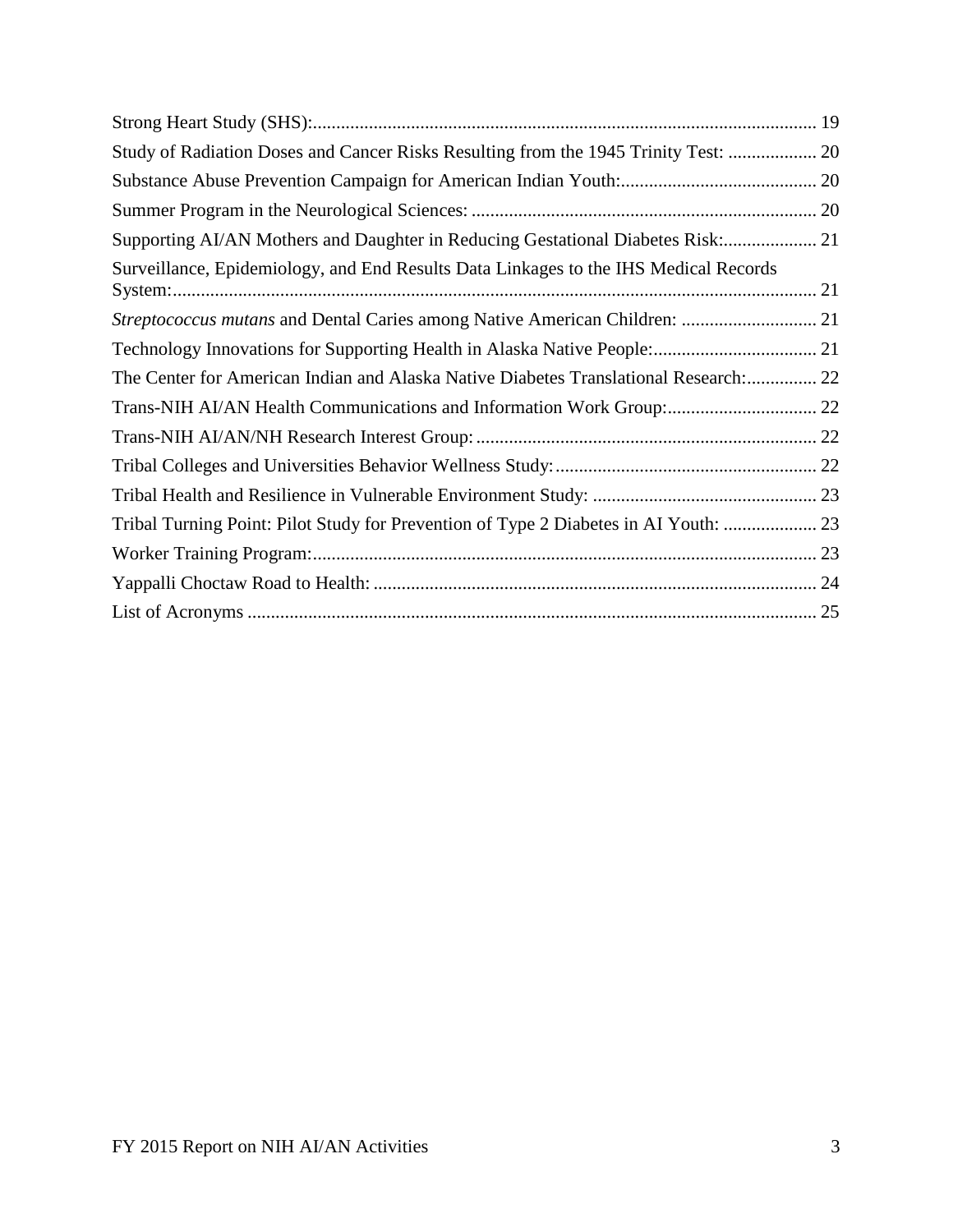**This report provides selected highlights of American Indian and Alaska Native (AI/AN) research accomplishments and activities at the National Institutes of Health (NIH) during fiscal year 2015.** 

# <span id="page-4-0"></span>**A Primary Prevention Trial to Strengthen Child Attachment in a Native Community:**

Research has shown that attachment security in infancy and early childhood promotes resilience in children who grow up under stressful circumstances. In FY 2015, the University of Washington Partnerships for Native Health, in collaboration with the Fort Peck Tribes in northeastern Montana, made progress in adapting the Promoting First Relationships (PFR) program to ensure cultural appropriateness. Once completed, researchers will use this program to test the effectiveness of PFR in promoting sensitive caregiving and child attachment.

#### <span id="page-4-1"></span>**AI/AN Health Outreach Activities:**

NIH continues to collaborate with AI/AN national organizations and IHS field offices in providing easy access to NIH materials related to AI/AN elders and aging. NIH also continues to support the [Native Elder Research](http://www.ucdenver.edu/academics/colleges/PublicHealth/research/centers/CAIANH/NERC/Pages/nerc.aspx) Center in Seattle, Washington. The Center promotes the health and well-being of aging AI/AN individuals by pursuing research, training, continuing education, technical assistance, and information dissemination within a biopsychosocial framework that recognizes the unique cultural contexts of AI/AN populations.

#### <span id="page-4-2"></span>**Alcohol Abuse/Dependence and its Consequences for Indigenous Adolescents:**

This project investigates the development of alcohol abuse and dependence disorders (AUDs) among Ojibwe adolescents. Analysis of a longitudinal, one-of-a-kind, eight-year panel study that surveyed indigenous young people at eight time periods through their teen years will advance understanding of developmental processes regarding AUDs in this population and inform innovative, empirically-driven, cultural interventions. The study focuses on the emergence of AUDs across time among Ojibwe young people; the influence of internalizing and externalizing behaviors; protective factors, including group membership; co-morbidities; potential mediators between alcohol use and antisocial behaviors; and the effects of community characteristics on AUDs.

#### <span id="page-4-3"></span>**American Indian, Alaska Native, and Native Hawaiian 2015 Health Planners:**

As part of an NIH National Multicultural Outreach Initiative [\(http://www.niams.nih.gov/multicultural/\)](http://www.niams.nih.gov/multicultural/), a set of 2015 health planners was developed and distributed, including a planner tailored for AI/AN populations and Native Hawaiians. NIH partnered with IHS, the Administration on Aging/Administration for Community Living, other HHS agencies, and tribal partners to distribute these culturally tailored planners to Native communities nationwide. The planners will be distributed again in 2016.

# <span id="page-4-4"></span>**American Indian and Alaska Native Substance Abuse Research Scholars Network:**

This research scholars network met in August 2015 to discuss necessary steps to advance AI/AN substance abuse research. The network is working to develop a guide on best practices for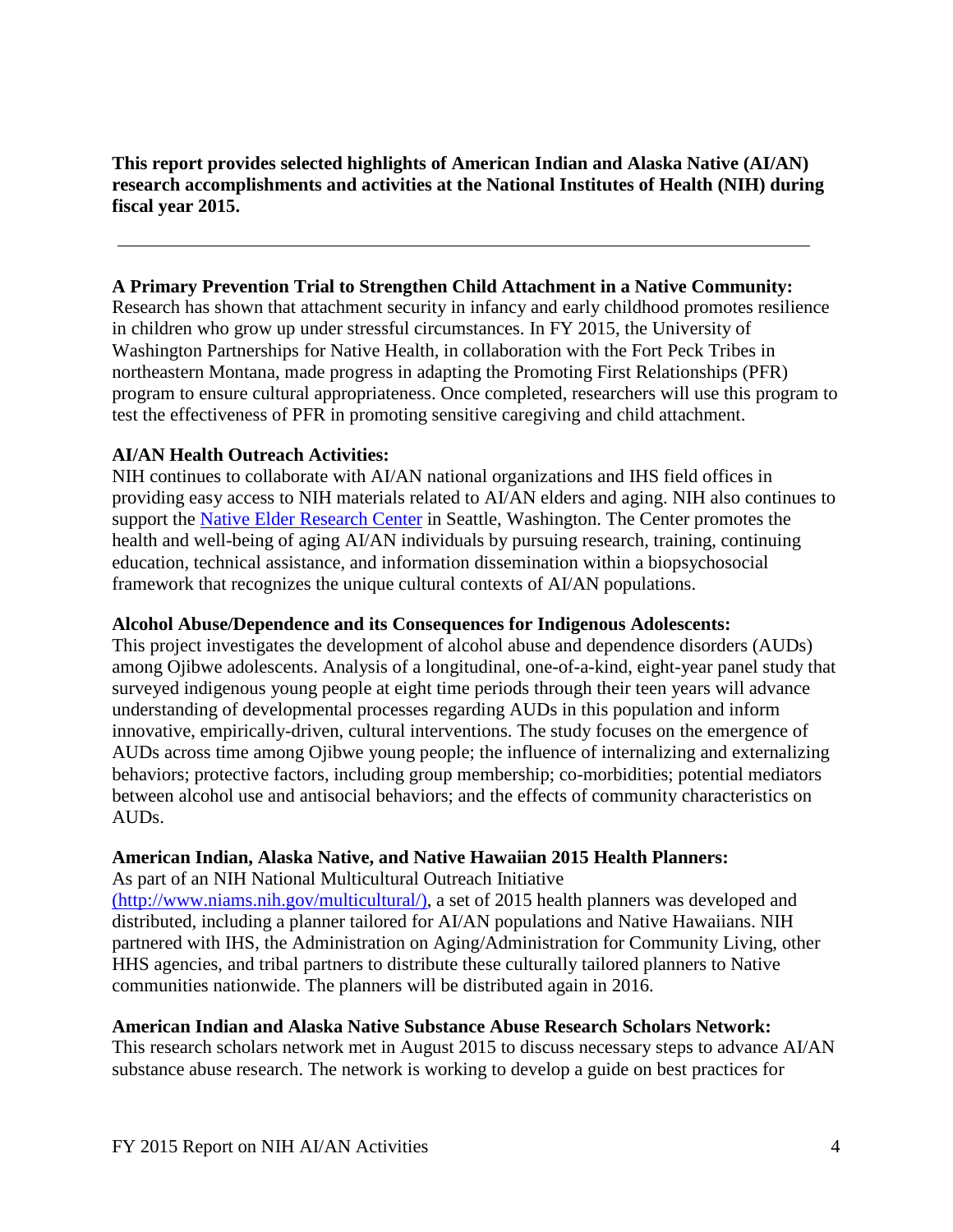AI/AN substance abuse research, including grant writing information and considerations for grant reviewers. The group is also continuing work to identify measurement issues and the best measures for work in this field. Treatment and prevention research remain major priorities.

# <span id="page-5-0"></span>**Arsenic, Epigenetics, and Cardiovascular Disease in American Indians:**

Increasing evidence supports the role of arsenic exposure in cardiovascular disease development. This research is evaluating whether epigenetic modifications and their interactions with genetic markers mediate the association of arsenic with cardiovascular disease in American Indian communities. This study may provide insight into the arsenic-cardiovascular relationship and inform recommendations for arsenic levels in drinking water and food.

#### <span id="page-5-1"></span>**Assisting the Narragansett Tribe with Emergency Preparedness:**

In 2015, the Superfund Research Program (SRP) continued a collaborative relationship with the Narragansett Tribe to address the Tribe's need for emergency planning and response, as well as assess the impacts of environmental contamination on tribal lands. To investigate potential health effects, land and watershed contamination are being examined through the collection of fish and mussels from two Narragansett tribal ponds in Charlestown, RI. In addition, the Namaus (All Things Fish) Project was launched to translate research findings to the Narragansett tribal community and educate the community about the risks of eating potentially contaminated fish. More information can be found [here.](https://tools.niehs.nih.gov/srp/1/programs/factsheets/BrownUniversitywithlinks_508.pdf)

#### <span id="page-5-2"></span>**Banner Alzheimer's Institute Center of Excellence:**

The Banner Alzheimer's Institute Center of Excellence (BAI) is committed to improving people's lives through biomedical research. In FY 2015, BAI engaged in raising awareness of Alzheimer's disease and related dementia with 16 Federally-recognized tribes; served community participants and family caregivers through distinct outreach and education programs, including an annual conference on Alzheimer's disease in AI; and enrolled participants in the Alzheimer's Disease Clinical Core, a longitudinal study on cognitive aging. This study may determine if there are measures that are predictive of Alzheimer's disease or dementia.

#### <span id="page-5-3"></span>**CBPR Initiative in Reducing Infant Mortality in American Indian Communities:**

AI/AN individuals have 1.5 times the infant mortality rate as non-Hispanic Whites and AI/AN babies are twice as likely as non-Hispanic White babies to die from sudden infant death syndrome (SIDS). An even greater disparity exists on the Northern Plains where the infant mortality rate for American Indians is 6.4 times the overall U.S. SIDS rate. Since infant mortality rates are largely driven by post-neonatal mortality, this research is investigating the influence of post-natal factors on infant mortality, including parental knowledge, cultural beliefs, and access to resources that inform decision-making on infant sleep environments. In FY 2015, this project added a focus groups for fathers to the research protocols and securing IRB approvals through the Sanford IRB/Sioux Tribe Research Review Board. The project also established a community advisory board and completed cultural competency training.

#### <span id="page-5-4"></span>**Center for American Indian and Alaska Native Health Disparities:**

This Center addresses the health impacts that high rates of psychological trauma have on AI/AN populations. One project at this Center used a community-based participatory approach in the creation of a screening for trauma among AI/AN adults. Through work with key stakeholders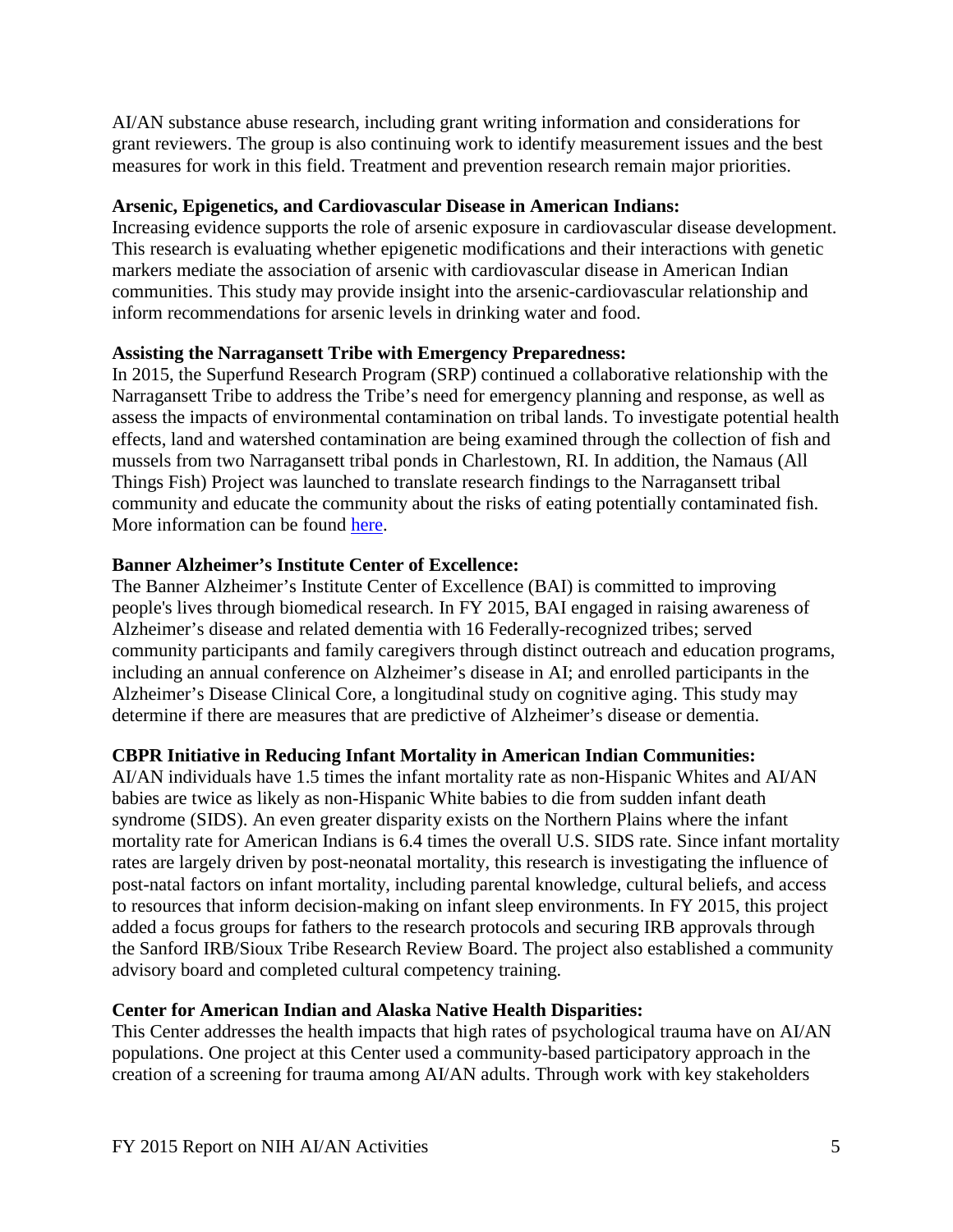from the Cherokee Nation in Oklahoma and Southcentral Foundation in Alaska, this methodology was considered and developed as a means to systematically screen for trauma, then refer affected individuals for intervention in two AI/AN health care settings. A pilot program of the trauma screening and referral then assessed the acceptability and feasibility of a future largescale trial in both settings. A second project focused on technology-based health services for AI/AN individuals. This project uses a community-based participatory approach to engage stakeholders in the development of electronic tools to support providers in assessing and treating trauma. These tools would reinforce and augment in-person interventions offered to customerowners, and augment care-management structures.

#### <span id="page-6-0"></span>**Centers of Excellence on Environmental Health Disparities Research:**

In FY 2015, NIH funded two new Centers of Excellence that are focused on AI/AN health issues. The Center for Indigenous Environmental Health Research will partner with tribal communities on environmental exposure research, and build Native community capacity to address environmental health inequities. Research will examine the impact of contamination of traditional food and water from environmental uranium and arsenic among the Navajo and determine the magnitude of exposures to particulate matter, arsenic, and uranium among the Hopi. The Center for Native American Environmental Health Equity Research will examine and compare mechanisms of toxicity in mining waste metal mixtures across three tribal populations (Navajo, Hopi, and Sioux) who are exposed to contaminants from over 4,000 abandoned uranium mines. Research will assess the relationship of metal exposures with immunologic outcomes and test whether supplemental zinc is protective against metal exposure and toxicity.

#### <span id="page-6-1"></span>**Chickasaw Health Information Center:**

The Chickasaw Health Information Center (CHIC) is a public-private project jointly supported by NIH, the Chickasaw Nation, and Computercraft, a Chickasaw-owned science and technology company. The CHIC is a consumer health information center located in the Chickasaw Nation Medical Center in Ada, Oklahoma. Computercraft developed and hosts the CHIC website, and also developed a mobile kiosk. The website provides patients and citizens of the Chickasaw Nation with access to health information. NIH also trains staff and health care providers and provides guidance about effective information provision practices. In FY 2015, a program evaluation began in the summer with the goal of 100 completed surveys. Plans to expand the CHIC to onsite locations in Tishomingo and Ardmore, Oklahoma health clinics began. It is anticipated the new CHIC locations will open in 2016. Online at: [http://www.chicresources.net/.](http://www.chicresources.net/)

# <span id="page-6-2"></span>**Clinical Trials Network American Indian and Alaska Native Interest Group:**

NIH conducts ongoing monthly meetings with this interest group, comprised of substance abuse treatment researchers focused on AI/AN populations. Recent activities have included a focus on further development of the AI/AN research portfolios related to substance abuse and strategies to assist AI/AN investigators to develop competitive grant applications.

# <span id="page-6-3"></span>**Collaborative Research Center for American Indian Health:**

The goal of the Collaborative Research Center for American Indian Health (CRCAIH) is to bring together Tribal communities and health researchers to conduct transdisciplinary research on the social determinants of health that are significant to health disparities experienced by AI communities in South Dakota, North Dakota, and Minnesota. A major focus of activities has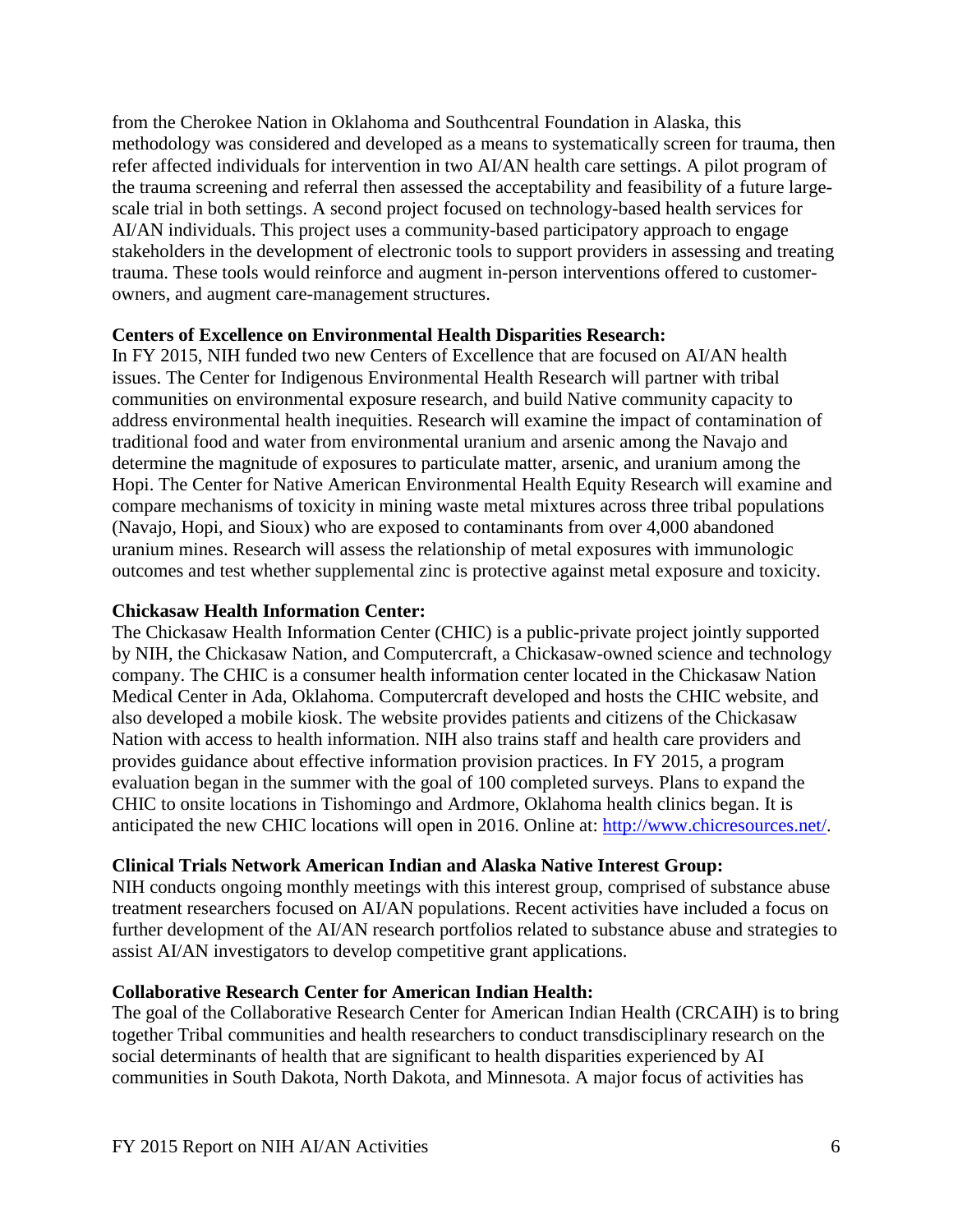been the development and strengthening of tribal research capacity and infrastructure. CRCAIH has been working with communities to conduct health needs assessments, developing research review capacity using an Institutional Review Board (IRB) Toolkit developed for use by Tribes wanting to have their own research review boards, and developing data management protocols and programs for Tribes seeking a way to manage data ownership and track data use. This work resulted in the establishment of the Turtle Mountain Tribal Nations Research Group and the launch of the Oglala Sioux Tribal IRB submission system. Online at: <http://www.crcaih.org/>

# <span id="page-7-0"></span>**Cultural Night at the Exhibit of** *Genome: Unlocking Life's Code***:**

The Native American Youth and Family Center (NAYA), together with NIH and the Oregon Museum of Science and Industry, hosted a cultural night at the *Genome: Unlocking Life's Code* exhibit while it was on view in Portland. The event was attended by nearly 250 AI/AN individuals, and offered participants the opportunity to explore the museum, experience the Genome exhibit, and hear from a Native storyteller about ancestry, origins, and identity. In addition to the cultural night, NAYA brought students on fieldtrips to the exhibition during the day as part of their curriculum on genetics. Online at:<http://www.unlockinglifescode.org/>

# <span id="page-7-1"></span>**Dental Care Delivery System Intervention in American Indian and Alaska Native Populations:**

NIH is supporting research to improve the existing oral health care system by assessing the benefits of a risk-based, dental care delivery system in which oral health prevention and treatment will be delivered by different dental team members in alternative and conventional dental care settings. This multilevel intervention study is incorporating evidence-based dental treatments into routine care delivered by a dental team to the AI/AN population served by the South East Alaska Regional Health Consortium. The long term goal is to design, implement, and evaluate a series of dental care delivery system changes to improve oral health while reducing costs.

#### <span id="page-7-2"></span>**Developing a Diabetes Numeracy Intervention for American Indians and Alaska Natives:**

Patients with diabetes must engage in a variety of self-care behaviors, including appropriate dietary practices, blood glucose self-monitoring, and medication management. Important to each of these behaviors is the capacity to understand and use numbers (e.g., counting carbohydrates). This project is developing and pilot testing a culturally-appropriate intervention to improve diabetes-related numerical skills among AI/AN individuals. After the intervention, the project will assess change in numeracy skills and change in diabetes self-efficacy, self-care behavior, and clinical outcomes to assess whether change in numeracy predicts change in these secondary outcomes.

# <span id="page-7-3"></span>**Developing Effective Proximal Care to Prevent Rural Alaska Native Youth Suicide (PC-CARES):**

The annual rate of death by suicide among AI/AN youth is significantly higher than that of other young Americans. This project is developing a community-based, capacity-building intervention to reduce suicidal behavior in AI/AN youth in Northwest Alaska. Leveraging the experience and insight of the Northern Alaska Wellness Initiative (a collaborative effort that engages Tribal representatives to assess the development and evaluation of behavioral health services and programming), the study pairs mental health professionals with Tribal leaders to reduce stigma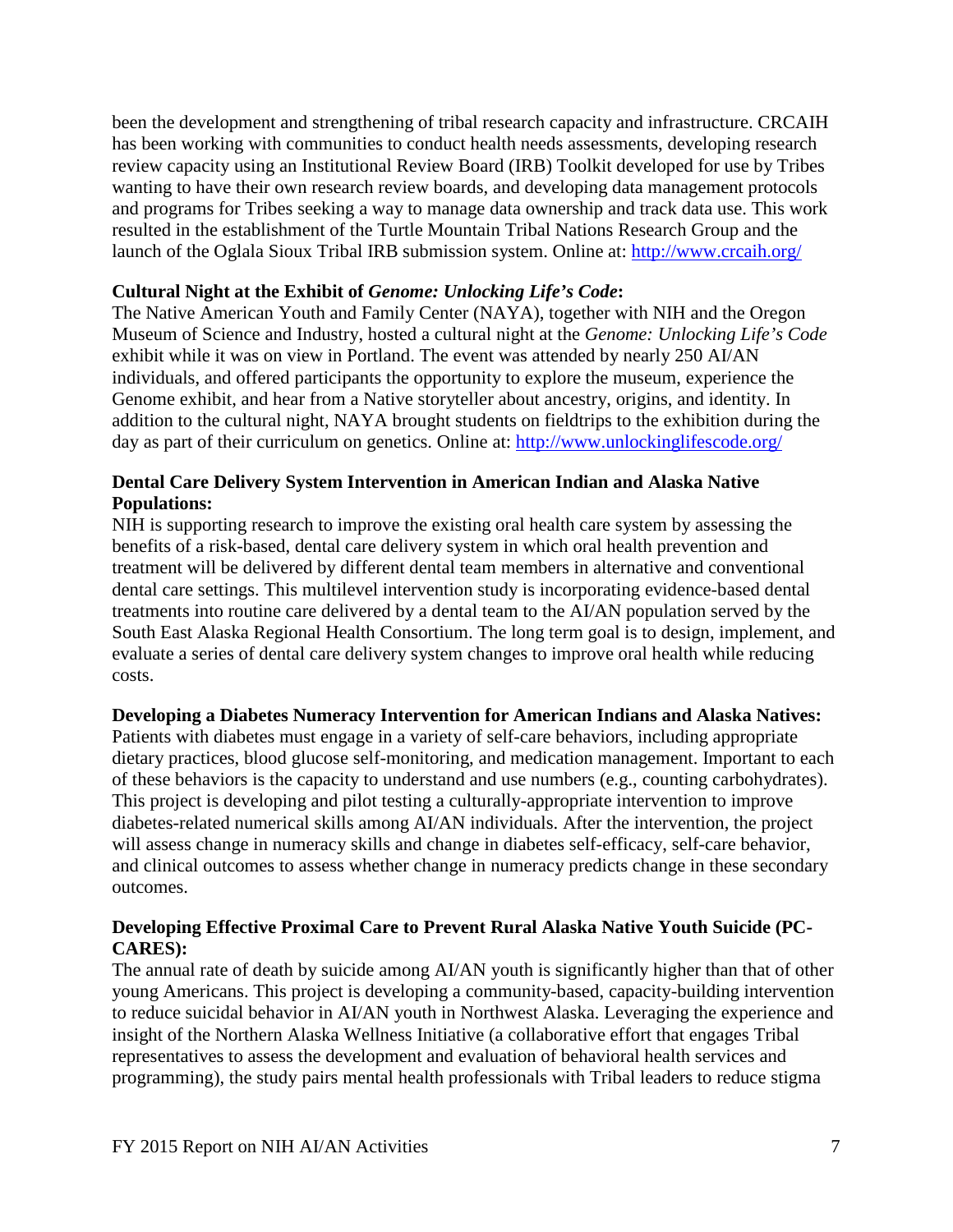associated with help-seeking and to promote earlier interactions between providers and community members. This project takes a public health approach, aiming to shift from crisis intervention to selective outreach and community-integrated care of youth at risk for suicide. The first six months of this project completed outreach to Alaska Native villages, established a Tribal steering committee, launched a research advisory board and completed a photo census in two villages. It also developed a curriculum and train-the-trainers training in the PC-CARES intervention. The next year will be devoted to providing the intervention. The intervention holds promise for decreasing suicide risk and bolstering protective factors in Tribal communities.

#### <span id="page-8-0"></span>**Diabetes Prevention Program:**

The Diabetes Prevention Program (DPP) clinical trial and its follow-up study, the Diabetes Prevention Program Outcome Study (DPPOS), have shown that certain interventions could prevent or substantially delay the onset of type 2 diabetes in overweight or obese adults with prediabetes. Forty-five percent of the participants in these studies belong to underrepresented racial or ethnic groups, including AI/AN individuals that have increased risk of type 2 diabetes. After 15 years of follow-up, the DPPOS study recently reported that lifestyle and the medication metformin continued to be effective at reducing diabetes incidence. It is noteworthy that the Indian Health Service, through a Special Diabetes Program for Indians demonstration project, has now delivered the DPP lifestyle intervention to over 6,000 AI/AN individuals nationwide.

# <span id="page-8-1"></span>**Diet Intervention for Hypertension: Adaptation and Dissemination to Native Communities:**

Reducing intake of salt and fats can prevent cardiovascular disease and further the goals of *Healthy People 2020*. Sustainable, cost-effective dietary interventions are needed for high-risk populations such as urban AI individuals. This clinical trial is adapting an existing heart-healthy diet for AI individuals with high blood pressure with a cohort of 400 participants, answering the American Heart Association's call for interventions that address household dietary practices. In FY 2015, recruitment was in the planning stages.

# <span id="page-8-2"></span>**Emergency Department Screen for Teens at Risk for Suicide:**

Intentional self-harm is one of the leading causes of youth emergency room visits. This project working to improve identification of youth at risk for suicide. The Emergency Department Screen for Teens at Risk for Suicide (ED-STARS) study is developing and prospectively validating an instrument to screen for suicide risk. It will also refine algorithms capable of predicting which youth are most likely at risk for attempting suicide in the future. ED-STARS is being conducted in 13 hospital emergency departments affiliated with the Pediatric Emergency Care Applied Research Network and the White River Public Health Service Indian Hospital. In FY 2015, investigators completed work on study documents and protocols, as well as staff training, and final IRB approval is expected to be completed soon.

# <span id="page-8-3"></span>**Enhancing the Diversity of the NIH Funded Workforce:**

NIH awarded nearly \$50 million in FY 2015 to invest in innovative approaches to training and mentoring researchers, including those from backgrounds underrepresented in biomedical sciences. These awards are part of a five-year program to support more than 50 awardees and partnering institutions in establishing a national consortium to develop, implement, and evaluate approaches to encourage individuals to pursue and persist in biomedical research careers. Each of these initiatives has components addressing AI/AN populations and collectively, these awards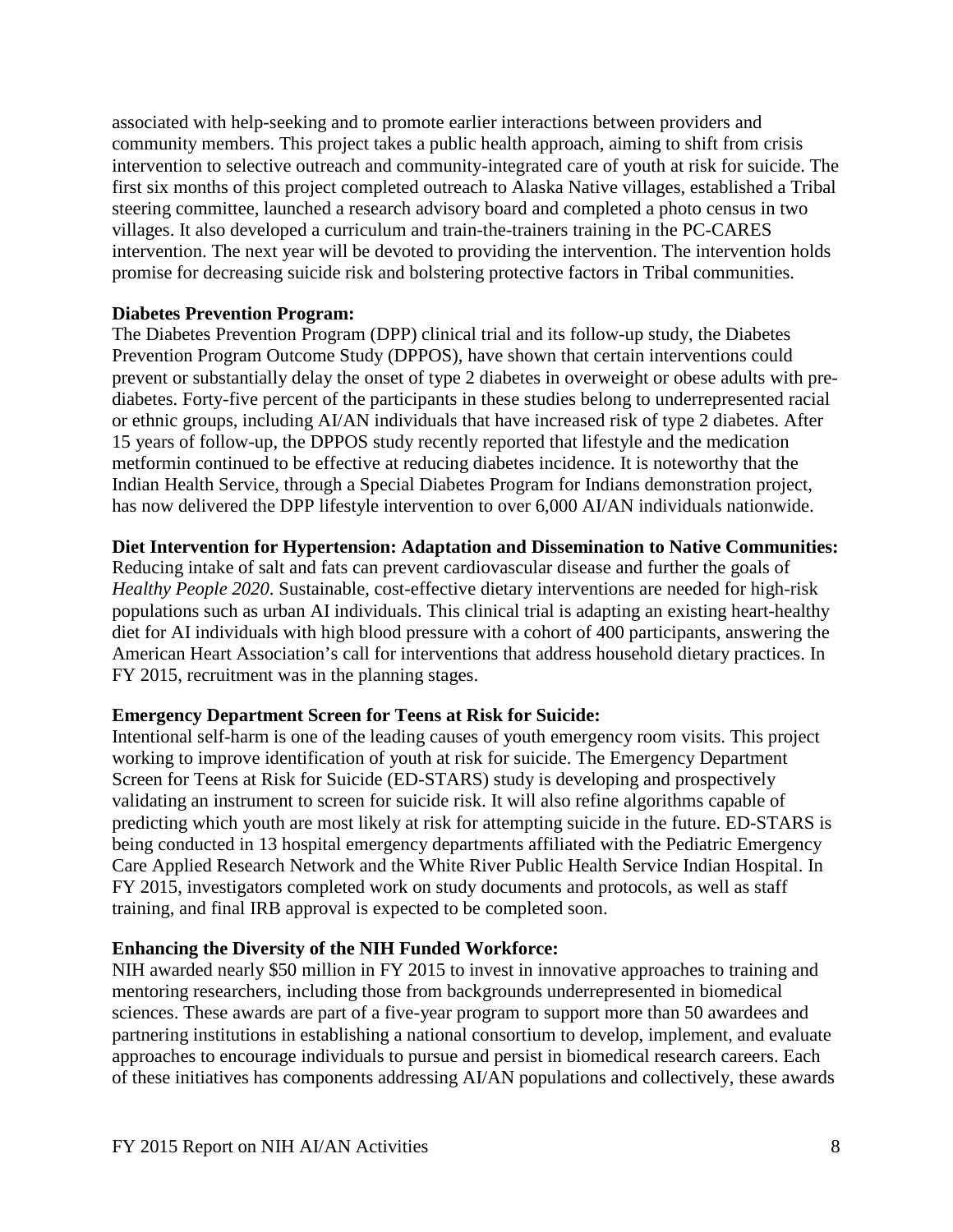aim to enhance representation of people from diverse groups, including AI/AN individuals, in the NIH-funded workforce. Online at:<http://commonfund.nih.gov/diversity/overview>

<span id="page-9-0"></span>This consortium is composed of three integrated initiatives:

# **Building Infrastructure Leading to Diversity:**

Building Infrastructure Leading to Diversity (BUILD) is a grant system incorporating interventions in research training at the student, faculty, and institutional-level. Through a set of 10 experimental training awards, BUILD programs prepare students to become future contributors to the NIH-funded research enterprise. Institutions are encouraged to incorporate additional innovative methods to engage and prepare students for success, including those who might otherwise not choose biomedical research careers. The BUILD awardees work with multiple partnering institutions to provide robust research training and mentorship experiences for students and faculty. Two BUILD awardee institutions and their partners aim to serve significant numbers of AI/AN students: University of Alaska, Fairbanks and Portland State University, and their partners which include University of Alaska-Southeast, Ilisagvik College, and University of Alaska-Anchorage.

#### <span id="page-9-1"></span>**The National Research Mentoring Network**:

The National Research Mentoring Network (NRMN) has developed a nationwide network of mentors and mentees spanning all biomedical disciplines, and will continue developing best practices for mentoring, mentor training, and professional development opportunities for mentees and mentors. The NRMN grantees' leadership team includes investigators with demonstrated commitment to serving AI/AN populations and partnerships with organizations, including: the Society for the Advancement of Chicanos and Native Americans in Science (SACNAS), American Indian Science and Engineering Society, Association of American Indian Physicians, Northern Arizona University Center for American Indian Resiliency, Washington State University Behavioral Health Collaborative in Rural American Indian Communities, and the University of Washington Regional Native American Community Networks Program.

# <span id="page-9-2"></span>**The Coordination and Evaluation Center:**

The Coordination and Evaluation Center (CEC) coordinates consortium-wide activities and assesses the efficacy of the training and mentoring approaches developed by the BUILD and NRMN awardees. Given the wide range of geographical, racial, ethnic, linguistic, and cultural diversity represented by the BUILD and NRMN awardees and their partners, the CEC allows for the rigorous analysis of which interventions are most effective in different contexts and for which populations. These findings will have implications for recruiting, training, and mentoring of diverse groups nationwide, including AI/AN.

# <span id="page-9-3"></span>**Environmental Health Information Partnership:**

The Environmental Health Information Partnership (EnHIP) strengthens institutional capacity to reduce health disparities through use of information technology and environmental health information. The program includes institutions with high AI/AN enrollment including Oglala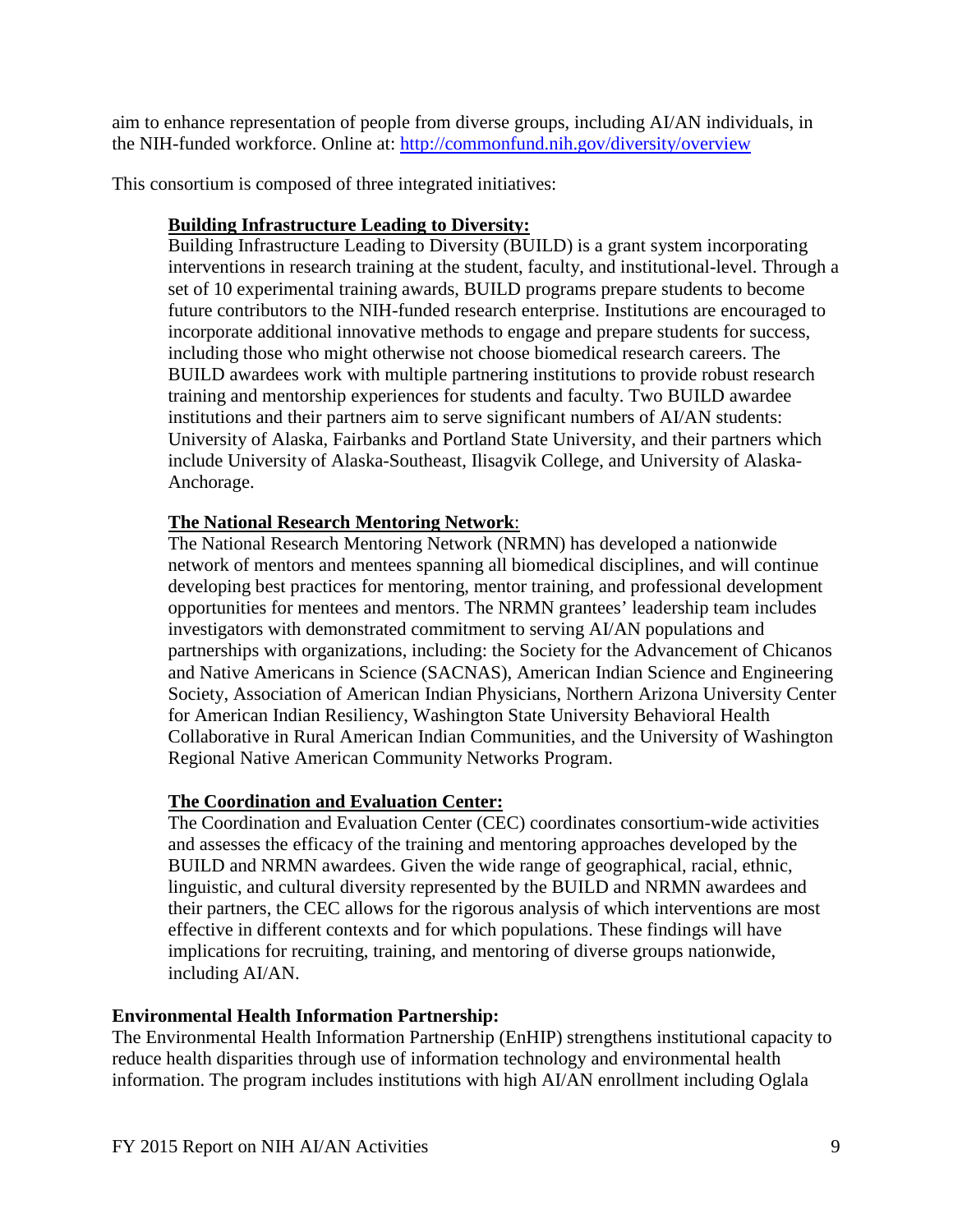Lakota College (South Dakota), Diné College (Arizona), Haskell Indian Nations University (Kansas) and the University of Alaska, Anchorage (Alaska). EnHIP helps institutions incorporate NIH resources in their curricula and community outreach projects. Faculty, staff, and students receive training in information resources and participate in meetings about scientific issues and funding opportunities. The program also supports local information projects related to environment and disaster preparedness. In FY 2015, EnHIP representatives met at NIH on March 16-17, 2015. The theme of the meeting was *Challenges of Emerging Infectious Diseases* and topics included Ebola, vaccine development, climate change and emerging diseases, public health department responses, and NIH resources about emerging infectious diseases. Online at: [https://sis.nlm.nih.gov/outreach/enhip.html.](https://sis.nlm.nih.gov/outreach/enhip.html)

#### <span id="page-10-0"></span>**Family Investigations of Diabetes and Nephropathy:**

The Family Investigations of Diabetes and Nephropathy (FIND) project is researching the genetic susceptibility to kidney disease in patients, especially those with diabetes, in a variety of racial and ethnic groups, including American Indians, who appear to have an increased incidence and prevalence of diabetic renal disease. In FY 2015, researchers identified a novel region of DNA that was strongly linked with diabetic kidney disease risk in AI participants, and more weakly in other groups.

#### <span id="page-10-1"></span>**Fish Consumption Advisory to Promote Anishinsaabe Environmental Health Literacy:**

The Anishinaabe-Ojibwe (Chippewa) have a long tradition of fishing culture. Due to concerns regarding exposure to Persistent Bioaccumulative Toxics (PBTs) in the Upper Laurentian Great Lakes, many individuals have reduced their fish consumption to one-third of the recommended daily intake. This research project is working to better understand and reduce the health risks associated with PBTs while maximizing the nutritional benefits associated with fish consumption. Ojibwe communities are particularly vulnerable to morbidities associated with PBTs and poor nutrition, including metabolic diseases, inflammatory diseases, childhood neurological development, and cancer. The interactive risk/benefit educational materials from this study will promote clean, healthy diets.

# <span id="page-10-2"></span>**Genetics of Obesity and Metabolism in Yup'ik and Other Native Peoples of Rural Southwest Alaska:**

This research program in rural southwest Alaska uses a community-based participatory research framework to identify genetic risk factors for obesity and metabolic diseases like type 2 diabetes, and seeks to understand how this risk is modified by environmental and behavioral factors. Recently, novel gene regions associated with obesity and metabolic hormones have been identified. Researchers also found that dietary intake of a group of polyunsaturated fatty acids characteristic of the traditional Yup'ik diet modulate these genetic effects. Another project found that genes that impact the dosing of warfarin, an anticoagulant widely prescribed for prevention of thrombosis and thromboembolism, are widespread through the Yup'ik population. This may may improve treatment for cardiovascular disease in Yup'ik individuals.

#### <span id="page-10-3"></span>**Guiding Indigenous Students in Next-Generation Genomic Studies with the Summer Internship for Native Americans in Genomics (SING):**

The SING workshop is a six-day, summer short course on genomics for AI/AN college and university students with a background and interest in genomics. SING works to train AI/AN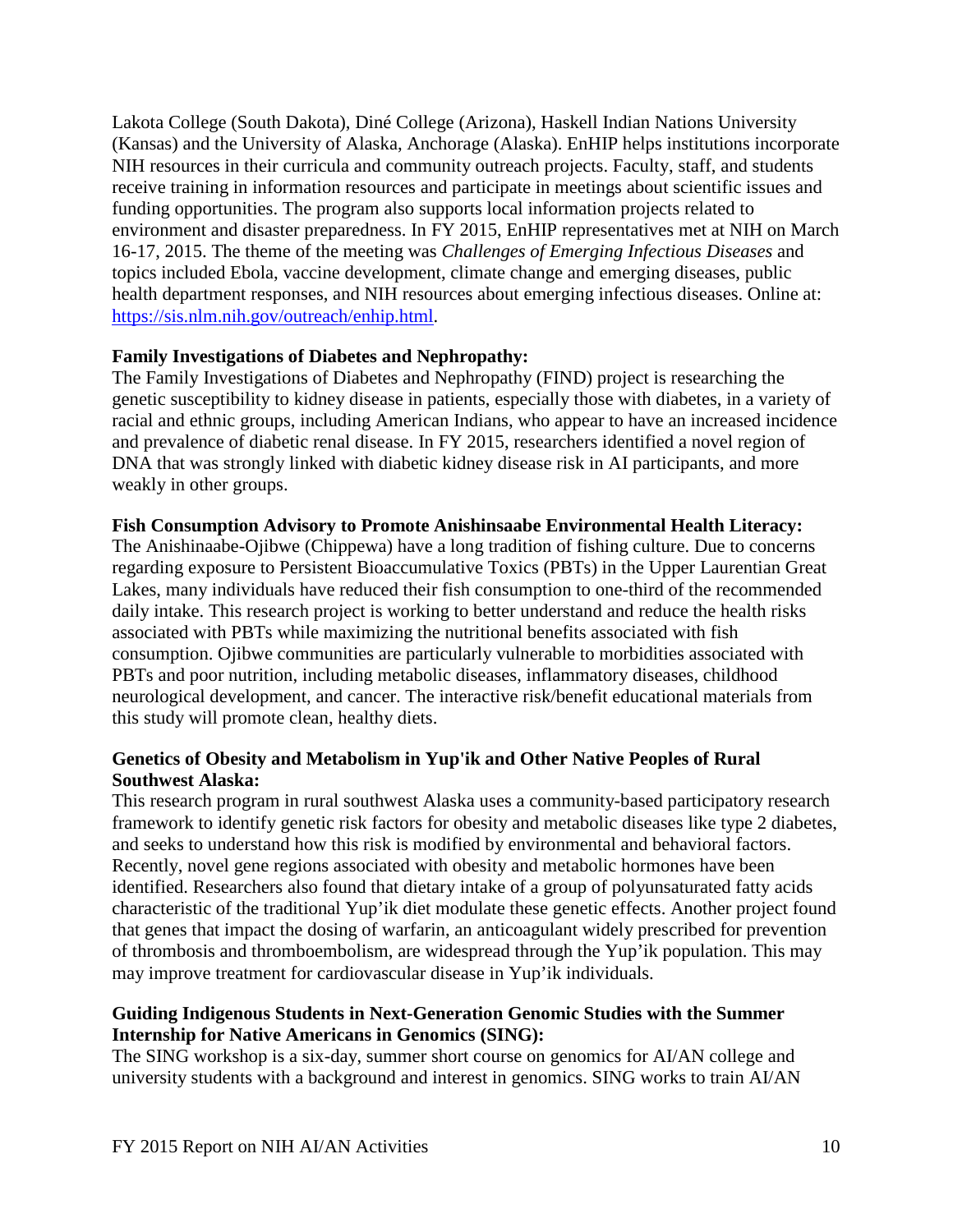students in next-generation genomic and bioinformatics analyses and to build capacity for scientific research in AI/AN communities. The program creates an interdisciplinary learning environment with learners and instructors from diverse backgrounds and a curriculum that empowers AI/AN students to take leadership roles in addressing current and future challenges of genomic research and sovereignty of AI/AN communities. The program provides "hands-on" training in molecular biology, bioinformatics and ELSI strategies. Online at: [http://conferences.igb.illinois.edu/sing/home.](http://conferences.igb.illinois.edu/sing/home)

#### <span id="page-11-0"></span>**Intertribal Talking Circle for the Prevention of Substance Abuse in Native Youth:**

This project evaluates an after-school substance abuse prevention intervention, the Intertribal Talking Circle (ITC), targeting 6th grade AI youth in three AI communities: Ojibwe/Chippewa in Minnesota, Choctaw in Oklahoma, and Lumbee in North Carolina. A community-based participatory research approach is used to culturally and technologically adapt the ITC. The project is evaluating how effective the ITC is in increasing AI youth self-reliance while decreasing AI youth substance use. An adult training program will also train tribal personnel from the three regional tribes on how to implement the Intertribal Talking Circle intervention as a tribal program beyond the study period.

#### <span id="page-11-1"></span>**Health Disparities Research Framework:**

The promise of health disparities research depends largely on scientific rigor that builds on past findings and aggressively pursues new approaches for priority populations such as American Indians, Alaska Natives, and Native Hawaiians. [The NIA Health Disparities Framework](http://www.ncbi.nlm.nih.gov/pubmed/26675362) provides a landscape for stimulating interdisciplinary approaches, evaluating research productivity, and identifying opportunities for innovative health disparities research related to aging. The NIA Health Disparities Research Framework highlights important factors for health disparities research related to aging, provides an organizing structure for tracking progress, stimulates opportunities to better delineate causal pathways, and broadens the scope for targets for intervention, aiding in our efforts to address health disparities in the aging population. The NIA Health Disparities Research Framework has been used to stimulate four funding opportunity announcements (FOA) for research focused on AI/AN and Native Hawaiians. FOAs online [here,](http://grants.nih.gov/grants/guide/rfa-files/RFA-AG-16-022.html) [here,](http://grants.nih.gov/grants/guide/pa-files/PAR-15-349.html) [here,](http://grants.nih.gov/grants/guide/pa-files/PAR-15-350.html) and [here.](http://grants.nih.gov/grants/guide/pa-files/PA-15-293.html)

#### <span id="page-11-2"></span>**Health Information Resources and Technologies That Address Health Disparities:**

NIH develops and maintains culturally-appropriate websites that focus on information to address health disparities that affect AI/AN populations. The American Indian Health Web Portal [\(https://americanindianhealth.nlm.nih.gov/\)](https://americanindianhealth.nlm.nih.gov/) is dedicated to issues affecting the health and wellbeing of all North American AI/AN and includes current research information and traditional healing resources. NIH will be releasing a redesigned, mobile-enabled portal in the summer of 2016. The Arctic Health website [\(http://arctichealth.nlm.nih.gov/\)](http://arctichealth.nlm.nih.gov/), in collaboration with the Alaska Medical Library at the University of Alaska, Anchorage, brings together reliable information on diverse aspects of the Arctic environment and the health of northern peoples. A new partnership with the Alaska Native Tribal Health Consortium (ANTHC) was formed to help gather and report on research in the Arctic region. Additionally, a Native American Health page on MedlinePlus.gov [\(https://www.nlm.nih.gov/medlineplus/nativeamericanhealth.html\)](https://www.nlm.nih.gov/medlineplus/nativeamericanhealth.html), NIH's main consumer health website, facilitates access to information on specific health concerns that affect AI/AN peoples.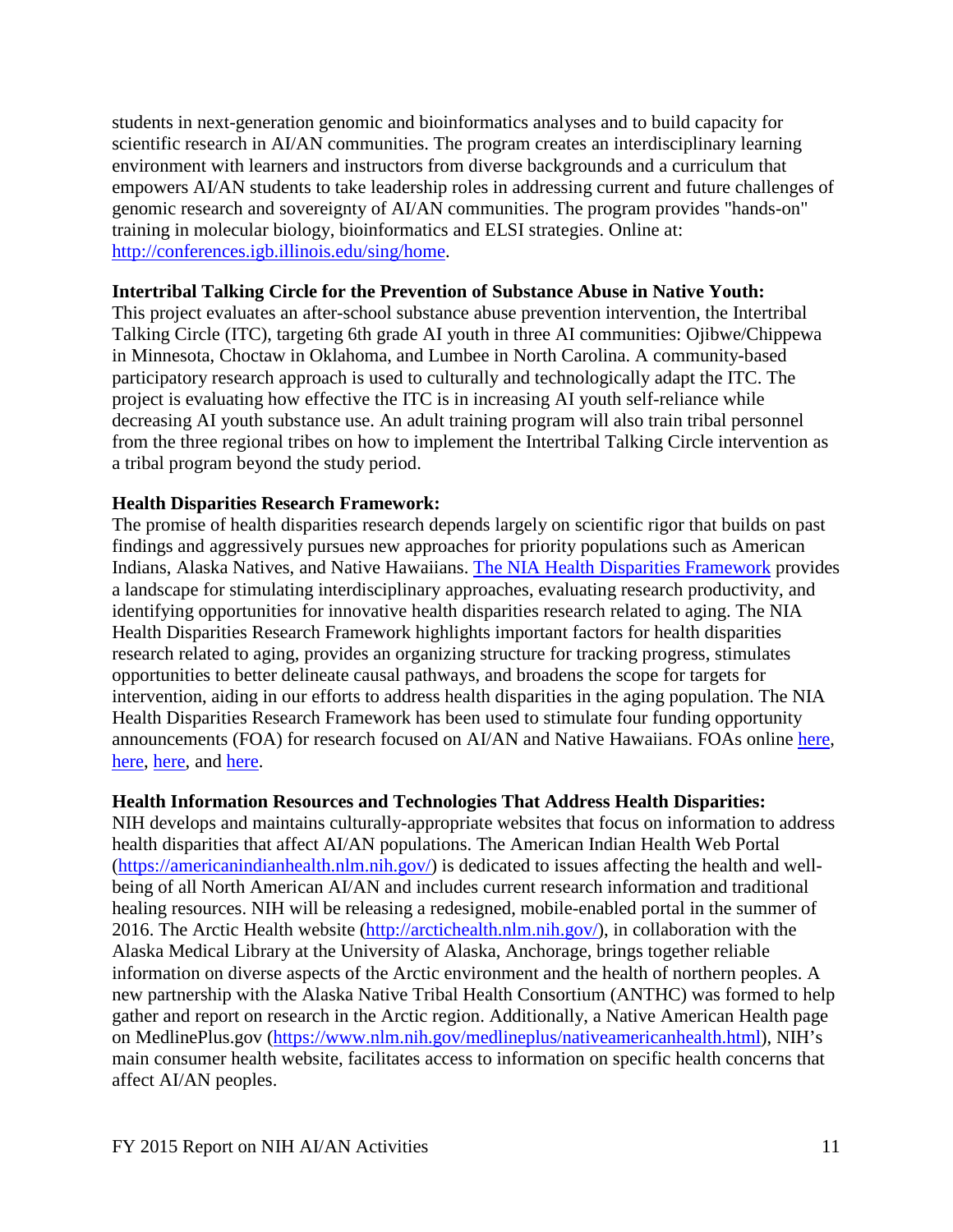<span id="page-12-0"></span>**Healthy Children, Strong Families: American Indian Communities Preventing Obesity:** The obesity rate among AI children is high and, once established, this early obesity often persists through adulthood, which increases the risk of cardiovascular disease and type 2 diabetes. This project is testing a community-based intervention in six diverse rural and urban AI communities nationally to address the problem of AI childhood obesity, primarily in families with preschool age children. The study will evaluate body mass index scores, adult and child waist circumferences, fruit and vegetable consumption, sugar intake, time spent watching television, physical activity level, amount of sleep, and, in adults, the psychosocial factors of stress and depression. The short term goal of this project is to develop successful obesity interventions that are practical and easily replicated, while the long-term goal is to incorporate successful interventions into AI health programs and to disseminate them nationally in order to assist communities in preventing and reducing obesity. In FY 2015, the recruitment phase of the project was completed.

#### <span id="page-12-1"></span>**Historical Trauma Practice and Group Interpersonal Psychotherapy for American Indians:**

Disparities in socioeconomic factors, including income, health insurance, and education, contribute to low mental health treatment engagement among American Indians. This project is addressing low treatment engagement among AI/AN individuals by developing and refining a culturally-tailored intervention, the Historical Trauma and Unresolved Grief Tribal Best Practice (HTUG), combined with group Interpersonal Psychotherapy (IPT), for treatment of depression and other mental disorders. The project, conducted in partnership with outpatient behavioral health clinics in Albuquerque, New Mexico and Pine Ridge Reservation in South Dakota, includes a pilot, randomized clinical trial comparing HTUG/IPT to standard IPT alone in both rural and urban clinical settings. This intervention holds promise for reducing disparities in mental health treatment engagement in AI/AN and other underserved populations.

# <span id="page-12-2"></span>**Improving Native American Elder Access to and Use of Healthcare through Effective Health System Navigation:**

American Indian elders suffer from poorer quality of life and lower life expectancies compared to all other aging populations in the United States and are negatively affected by gaps in insurance and lack of access to healthcare. This community-driven research is examining insurance-related outreach activities under the Affordable Care Act, help-seeking behavior, and the healthcare experiences of American Indian elders in New Mexico. In 2015, the project convened a Community Advisory Board (CAB) of eight Native elders and allies and worked with the CAB to develop data collection instruments and a qualitative interview guide for health care discussions with AI elders. The project has also prepared an application to the Southwest Tribal Institutional Review Board to undertake human subjects research and conducted extensive community outreach across the 22 Pueblos and tribes in New Mexico.

# <span id="page-12-3"></span>**Increasing AI/AN Research Engagement through a Culturally Adapted Ethics Training:**

This project is developing an ethics training curriculum focusing on Indigenous human subjects' research. The goal is to remove barriers to the participation of AI/AN communities in the design, implementation, and dissemination of the outcomes of health-related research conducted in Indian Country. The draft curriculum—adapted from a pre-existing curriculum—has been reviewed by an expert community panel to identify content with little relevance for AI/AN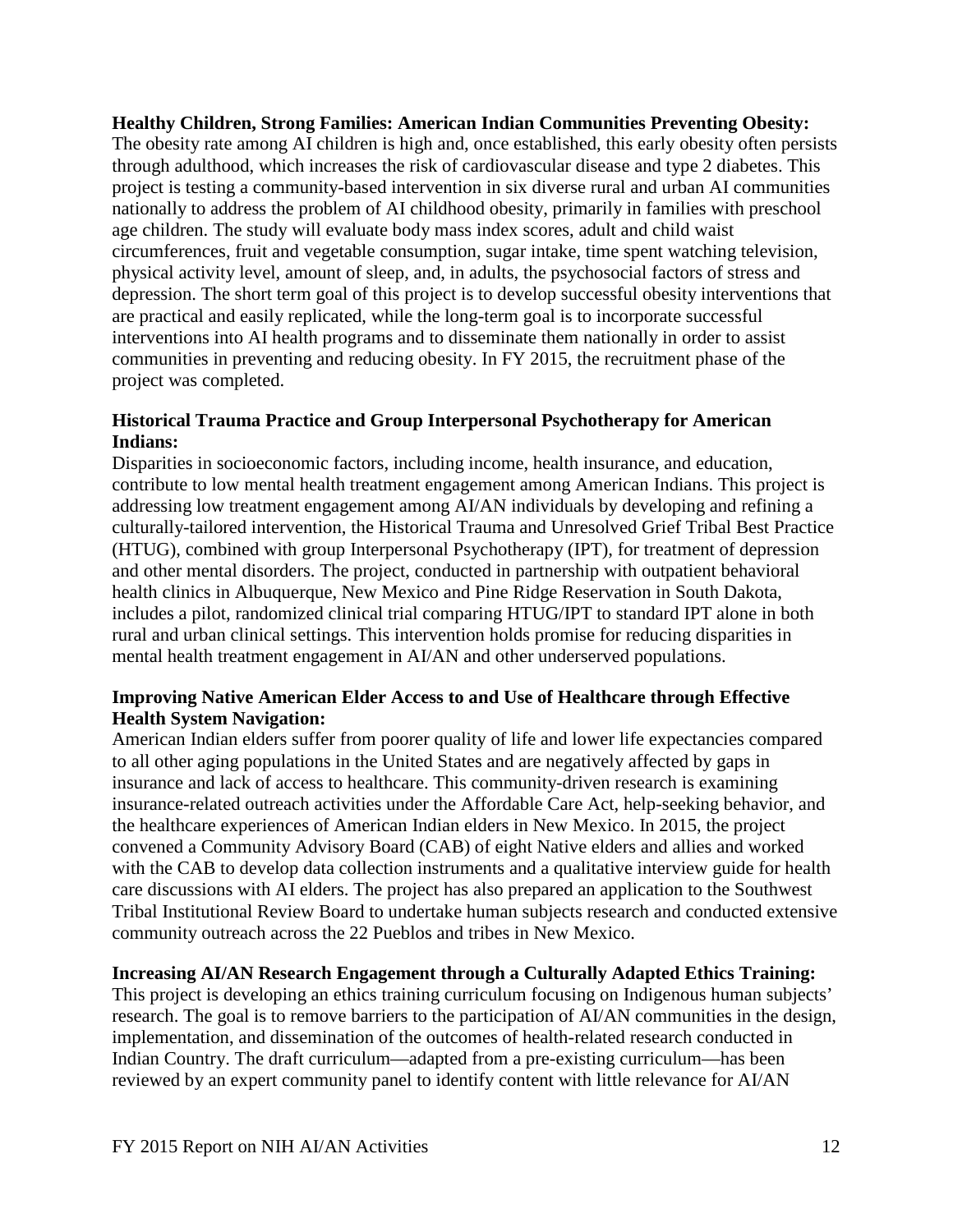communities and gather information about content that should be included. A scientific/academic panel, covering 10 geographical cultural areas and rural and urban settings across Indian Country, reviewed the changes recommended by the community panel and worked to achieve consensus around terms, concepts, and ethical concerns.

#### <span id="page-13-0"></span>**Indigenous Wellness Research Institute National Center of Excellence:**

The goal of this Center is to improve AI/AN health and eliminate health disparities through transdisciplinary research partnerships focused on behaviorally-rooted health conditions that disproportionately affect AI/AN populations, including cardiovascular disease, obesity, diabetes, HIV/AIDS, substance abuse, and mental illness, while emphasizing the importance of historical context as well as co-occurring factors of violence, substance use, and psychological distress. In FY 2015, the Center successfully implemented a study on the links between cardiovascular disease and depression at TCUs, a randomized controlled trial on links between diabetes and depression, and an HIV prevention study using virtual reality. The project also developed an American Indian Alaska Native Health Disparities Scholar program for AI/AN students at the high school and undergraduate level, sponsored quarterly health disparities lectures for university and tribal communities, and launched an annual three-day community-based participatory research training institute.

#### <span id="page-13-1"></span>**Innovative Multigenerational Household Intervention to Reduce Stroke and Cardiovascular Disease:**

This project is determining the effectiveness of a household-based motivational counseling intervention to reduce stroke risk in 360 households where Strong Heart Family Study members reside. The Strong Heart Family Study is a population-based cohort of 4,549 AI individuals from 12 tribes in Arizona, Oklahoma, North Dakota, and South Dakota. The intervention is working to demonstrate household-level improvements in stroke risk score for adults over 45 years old as well as a change in modifiable risk factors like smoking, physical activity, diet, and blood pressure for all participants. Recruitment is in process.

# <span id="page-13-2"></span>**Institutional Development Award:**

The Institutional Development Award (IDeA) program broadens the geographic distribution of NIH funding for biomedical research. The program fosters health-related research and enhances the competitiveness of investigators at institutions located in states in which the aggregate success rate for applications to NIH has historically been low. The program also serves unique populations, such as rural and medically underserved communities in these states. The IDeA program consists of IDeA Networks of Biomedical Research Excellence (INBRE), IDeA Program Infrastructure for Clinical and Translational Research (IDeA-CTR), and Centers of Biomedical Research Excellence (COBRE). Grants supported by the IDeA program work with tribal nations and colleges on a variety of projects. For example, INBRE grants in Kansas, Montana, Nebraska, New Mexico, North Dakota, Oklahoma, and South Dakota work with 16 different TCUs on building research capacity and infrastructure for projects ranging from building STEM education programs at the TCU to research on West Nile virus infection frequencies. Additionally, the IDeA program supports a Center of Biomedical Research Excellence in Montana focused on building research capacity and conducting research in Montana AI and rural communities.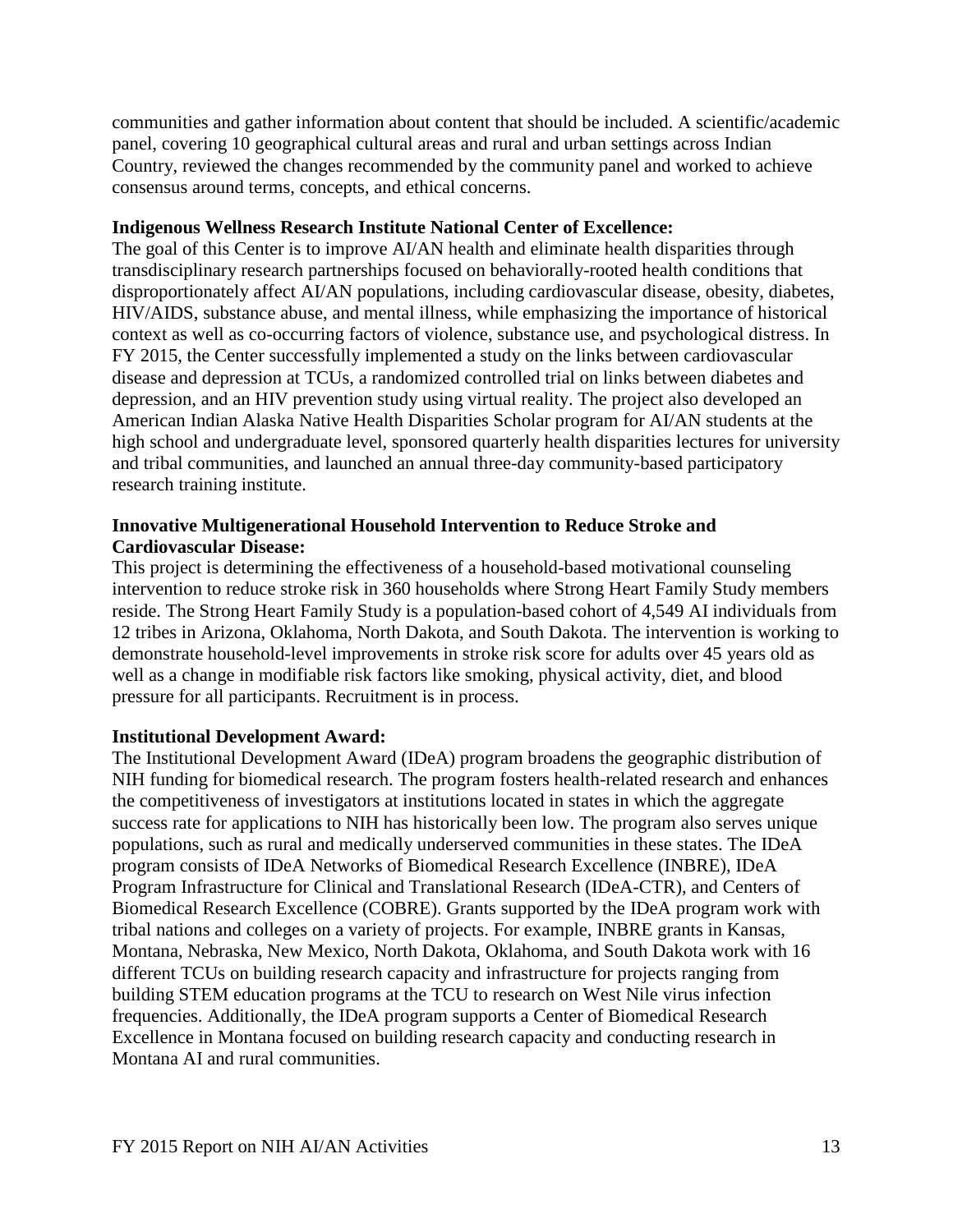#### <span id="page-14-0"></span>**Intervention Research to Improve Native American Health (IRINAH):**

IRINAH brings together a network of researchers who are funded through the trans-NIH Interventions for Health Promotion and Disease Prevention in Native American Populations program. The group's goal is to assist communities and scientists in their research endeavors and share best practices for conducting research in AI communities. This network holds a monthly conference call, as well as an annual, in-person meeting to promote and discuss research. Further information can be found online at:

[http://cancercontrol.cancer.gov/nativeamericanintervention/funded.html.](http://cancercontrol.cancer.gov/nativeamericanintervention/funded.html)

#### <span id="page-14-1"></span>**Intramural NIAID Research Opportunities (INRO) Activities:**

The INRO program, an annual outreach program for underrepresented populations in biomedical research, provides a platform for potential trainees and future employees to learn about research. INRO marketing efforts were directed to AI/AN, Hispanics, African Americans, and Native Hawaiians and Other Pacific Islanders through a nationwide strategy via e-mail, phone, and direct mail to AI/AN contacts affiliated with U.S. colleges and universities and targeted website and journal advertisements. There were five American Indians who participated in FY 2015 – the most that have participated in a single year.

#### <span id="page-14-2"></span>**Multilevel Program and Policies to Reduce Chronic Disease for American Indians:**

OPREVENT2 is a chronic disease prevention program that works at multiple levels (tribal, worksites, food stores, schools, households) in six AI communities in Wisconsin and New Mexico with a total cohort of 954 participants. The program is partnering with tribal leaders to develop, enact, and enforce policies and programs to reduce chronic diseases. The ultimate goal is to lead to significant and sustained reductions in obesity and other chronic diseases, such as diabetes and cancer. Recruitment is at the beginning stage.

#### <span id="page-14-3"></span>**National Diabetes Education Program Multicultural Campaigns:**

In partnership with the CDC, NIH launched the National Diabetes Education Program (NDEP) in 1997 to change the way diabetes is treated. Since its inception, NDEP has taken a multicultural approach to achieve the goals of improving diabetes management, developing community-based interventions, implementing health system changes, and forging an inclusive partnership network. With the help of AI/AN representatives, the program has developed a range of materials on type 2 diabetes prevention and control that are adapted specifically for the AI/AN population. The program provides ideas and encourages the creation of activities in AI/AN communities to provide education about diabetes prevention and treatment. Online at: [http://www.niddk.nih.gov/health-information/health-communication](http://www.niddk.nih.gov/health-information/health-communication-programs/ndep/Pages/index.aspx)[programs/ndep/Pages/index.aspx](http://www.niddk.nih.gov/health-information/health-communication-programs/ndep/Pages/index.aspx)

# <span id="page-14-4"></span>**National Native American Youth Initiative Program (NNAYI):**

On June 25-26, 2015, NIH hosted 30 participants for the annual National Native American Youth Initiative (NNAYI), a program sponsored by the Office of Minority Health (OMH) and NIH. This program introduces AI/AN high school student scholars to the possibilities, realities, and benefits of pursuing a career in biomedical research, especially in health disparities and minority health research. A wide variety of NIH researchers, postdoctoral scientists, and extramural staff served as role models in biomedical science, research, and health careers. NIH staff introduced NNAYI high school scholars to career opportunities and scholarship in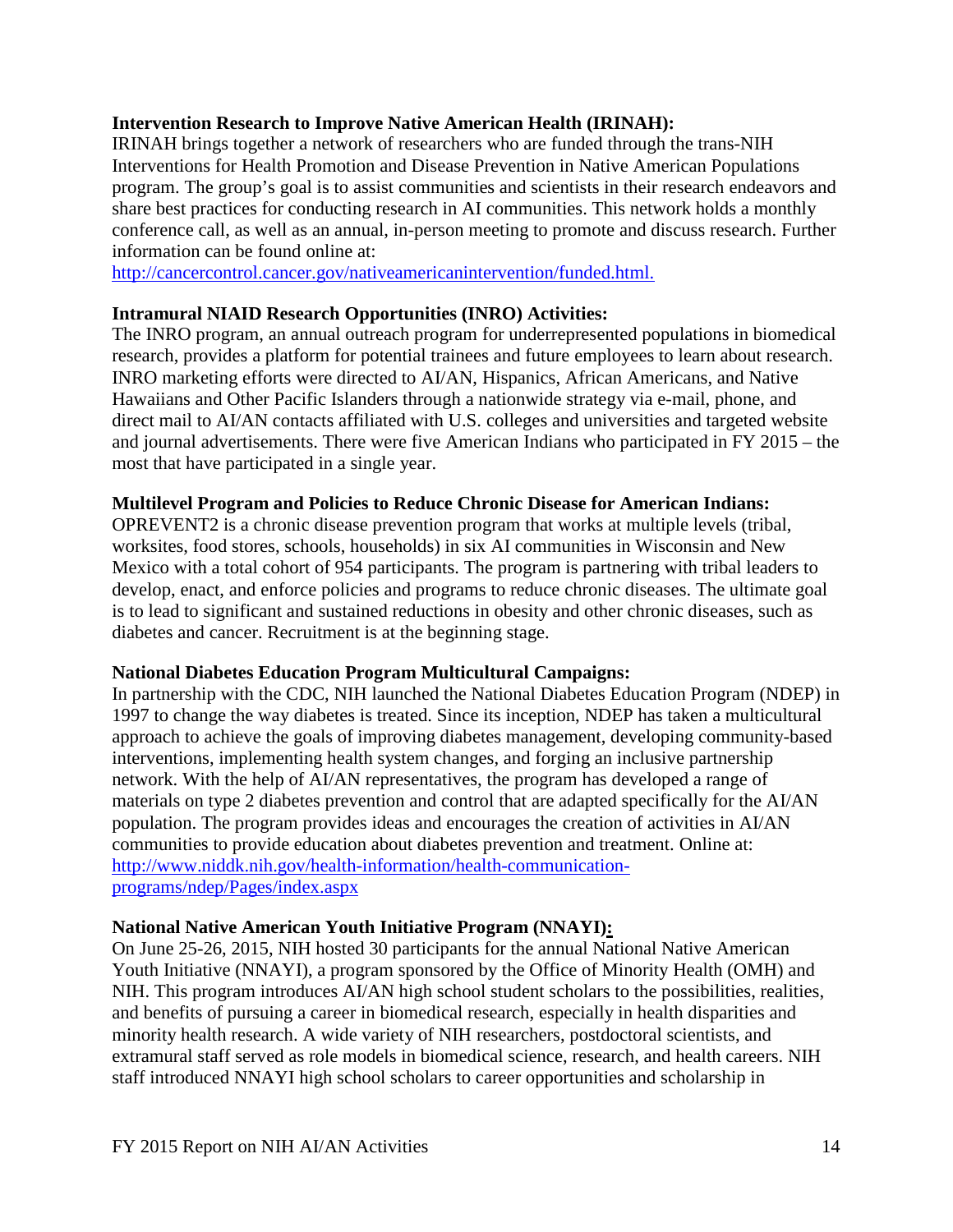biomedical research, as well as the academic skills required for a biomedical/science-focused admission to colleges or health profession schools. On research lab provided a lecture on the Ebola vaccine research and NIH's role in this effort. The students, suited up in protected gear, were able to enact a simulation of research field work during an outbreak. NIH scientific pamphlets and other resources were given to the students during their visits.

#### <span id="page-15-0"></span>**Native American Engagement in HIV Clinical Research:**

The NIH-funded Office of HIV/AIDS Network Coordination's (HANC) Legacy Project is working to build relationships with AI/AN communities and increase awareness of HIV/AIDS clinical research by building on the Native American Engagement in HIV Clinical Research (NAEHCR) project, which was funded by NIH from 2011-2014. In 2015, the HANC/ Legacy Project and the NorthEast Two-Spirit Society presented a poster at the National HIV Prevention Conference on "Improving Knowledge of HIV Prevention Research among Native American/Two-Spirit Communities." The HANC/Legacy Project also supported a presentation and dialogue on HIV/AIDS in AI/AN communities and the cultural importance of Two-Spirit identities in Native communities throughout North America. This conversation with Native Seattle community members and leaders explored what is happening in the area to support greater wellness around HIV prevention and care.

# <span id="page-15-1"></span>**Native American Research Centers for Health:**

The Native American Research for Health (NARCH) program is a trans-NIH collaboration with the IHS that supports collaborations between federally-recognized AI/AN Tribes or Tribal organizations and research-intensive academic institutions that support health research projects prioritized by the Tribal communities. The NARCH initiative is encouraging competitive research linked to the health priorities of AI/AN organizations and health disparities; increasing the capacity of both AI/AN organizations and research-intensive institutions to reduce distrust by AI/AN communities and people toward research; and developing a cadre of AI/AN scientists and health professionals engaged in biomedical, clinical, behavioral, and health services research who will be competitive in securing NIH funding. In FY 2015, NIH and IHS supported 56 NARCH projects and cores totaling \$10.2 million dollars. NARCH projects range from STEM education to research on diabetes protocols, alcohol abstinence, childhood trauma, and effects of environmental exposures. Online at

[https://www.nigms.nih.gov/Research/CRCB/NARCH/Pages/default.aspx.](https://www.nigms.nih.gov/Research/CRCB/NARCH/Pages/default.aspx)

#### <span id="page-15-2"></span>**Native American Research Centers for Health Principal Investigator Meeting:**

NIH, in collaboration with the IHS, conducted the annual Native American Research for Health (NARCH) Program Principal Investigator (PI) meeting on October 30, 2015 in Washington DC. The purpose of the meeting was to provide updates on the NARCH-funded research projects and student and faculty development projects with a secondary goal of creating collaborative efforts across NARCH programs. The NARCH PIs were also provided information on current NIH funding opportunities applicable to the AI/AN communities, the newly-formed NIH Tribal Consultation Advisory Committee, and NIH intramural research opportunities for students and young investigators. NIH presented information regarding the future of NARCH and the move of administrative functions from IHS to NIH.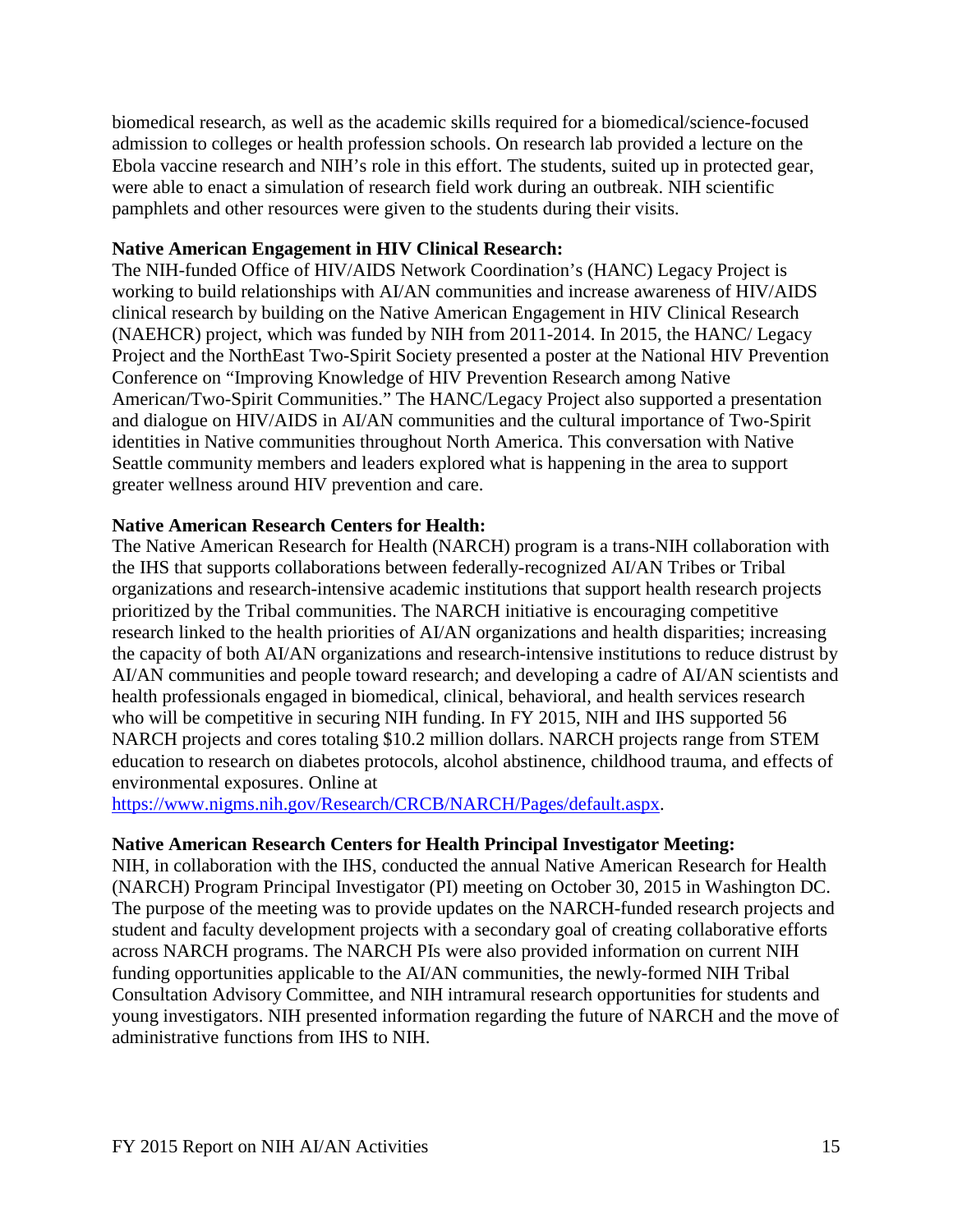#### <span id="page-16-0"></span>**Native Voices: Native Peoples' Concepts of Health and Illness Traveling Exhibition:**

In FY 2015, NIH completed pilot testing of a traveling version of the *Native Voices: Native Concepts of Health & Illness* exhibition at 27 different sites in 10 states. The sites included the Southcentral Foundation Valley Native Health Center (Alaska Native), Wasilla, AK; Sealaska Heritage Institute (Tlingit/Alaska Native), Juneau, AK; and Three Rivers Health Center (Cherokee), Muskogee, OK. Several other sites served a significant AI/AN population, including the Northeast Oklahoma College (various Northeast Oklahoma tribes); University of Washington (outreach to Pacific Northwest tribes in the Seattle area); University of New Mexico (outreach to the Pueblo, Navajo, and Apache tribes); and University of Utah (outreach to the Ute and Great Basin area tribes). Exhibition iPads allow full exploration of the video content of the exhibition, including hearing the voices of the American Indian/Alaska Native/Native Hawaiian individuals who were interviewed for the exhibition. The visitor feedback was overwhelmingly positive, and onsite observations indicated no major implementation issues. The evaluation results and lessons learned are being incorporated into the next phase of the Native Voices traveling exhibition program. Over the next five years, the exhibition is scheduled to travel to more than 100 locations. Online at:<https://www.nlm.nih.gov/nativevoices/traveling/>

# <span id="page-16-1"></span>**Network for Cancer Control Research among American Indian and Alaska Native Populations:**

NIH and the Mayo Clinic share the responsibility for supporting the Native Network for Cancer Control Research among AI/AN, which meets twice yearly. This group of Native and non-Native researchers and educators exchange information on cancer control research and improve community links to researchers at federal agencies, including NIH, IHS, and CDC. The Network strives to increase the number of AI/AN researchers, scientists, and medical students involved in cancer control activities in AI/AN communities; develop curricula and mentor students in the Native Researchers' Cancer Control Training Program; and convene national conferences on "Cancer in Indian Country."

#### <span id="page-16-2"></span>**NIH Vi**s**it Week:**

NIH Visit Week is an annual program to expose AI/AN students to biomedical research and health career opportunities. Undergraduate AI/AN students are invited to attend an intensive enrichment program at NIH for one week during the summer. In FY 2015, fifteen students participated; seven students came from research-intensive universities, six students came from tribal or community colleges, and one student from a primarily undergraduate institution. During the week, the students participated in science career workshops, networking opportunities, and hands-on laboratory experiences. The laboratory experiences ranged from basic science to clinical. The students also attended a lecture by the Deputy Director of NIH and met with students in the NIH chapter of the Society for Advancement of Chicanos and Native Americans in Science. NIH is currently in the process of receiving applications for the summer of 2016.

#### <span id="page-16-3"></span>**Oral Health Status in Native Head Start Children:**

Results from a clinical trial being conducted by the NIH-supported Center for Native Oral Health Research show that poor oral health remains a major problem for AI/AN children, in particular severe dental decay called Early Childhood Caries (ECC). There are a number of psychosocial, environmental, and cultural factors that are associated with ECC, but few studies have included AI/AN populations. This clinical trial is examining whether the sociodemographic and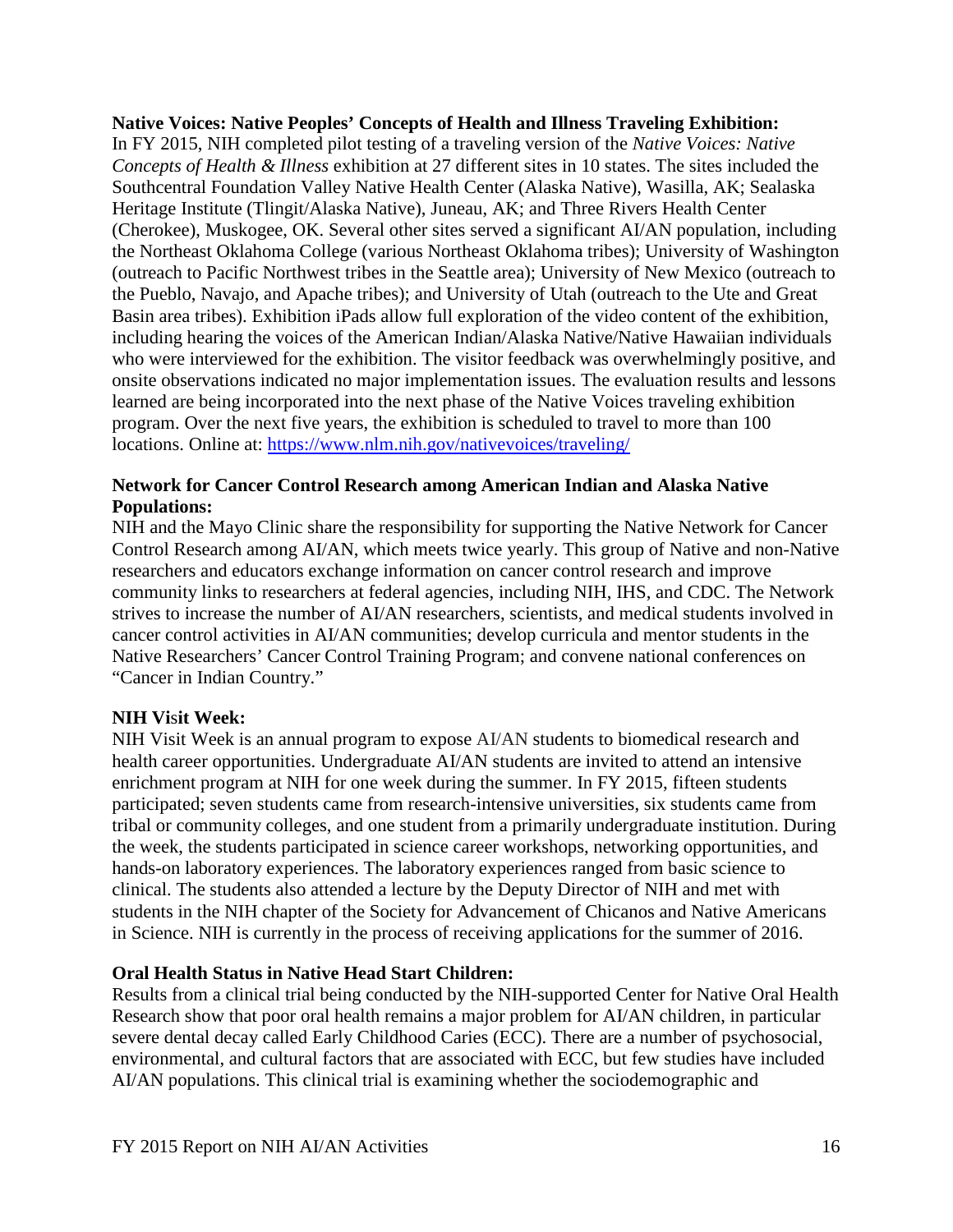psychosocial characteristics of children and their parents/caregivers are important factors in determining the oral health status of preschool children in the Navajo Nation. Data being collected include the amount of caries present in children and information submitted by parents/caregivers on the child's social and cultural environment. Factors significantly associated with a higher risk of caries were older child age, male gender, and poor oral health behaviors of the parent/caregiver in caring for their children's teeth. This research demonstrates that intervening to improve parent/caregiver practices in caring for the teeth of their children would likely improve the oral health of AI/AN children.

#### <span id="page-17-0"></span>**Outreach to AI/**A**N Students:**

The 38th National Conference of the American Indian Science and Engineering Society (AISES) was held November 19-21, 2015, in Phoenix, AZ. The theme of the conference was Strive, Rise, and Thrive. Nearly 1800 participants attended, including STEM professionals, teachers, and students interested in STEM-related fields. NIH was an exhibitor at the event, providing materials on research training and the NIH scientific portfolio. NIH staff engaged in one-on-one conversations with students interested in applying for fellowship programs and the Intramural Research Opportunities program (INRO) and provided information about how to work towards a biomedical research career.

#### <span id="page-17-1"></span>**Partner Violence and Reproductive Coercion among Native American Women:**

Twenty people per minute are victims of intimate partner violence (IPV) in the United States; and AI/AN women are at particularly high risk for experiencing unintended pregnancy, IPV, and sexual assault. This project is a qualitative study with adolescent and adult AI/AN women designed to advance understanding of the relationships among unintended pregnancy, violence, ethnicity, and contraceptive decision-making while identifying targets for intervention in three diverse tribal communities—the Hoopa tribe in Northern California, the tribal nations and Pueblos of New Mexico, and the Maliseet and surrounding tribes in Maine. In FY 2015, nearly 20% of the planned interviews have been completed. Although the data are limited, some key findings include (i) the extent to which reproductive coercion is common among women experiencing IPV in tribal communities, (ii) the limited resources available to women for support related to partner violence, and (iii) the extent to which pregnancies are overwhelmingly unintended. These findings may help determine new interventions to improve AI/AN women's lives and health.

#### <span id="page-17-2"></span>**Partnership to Prevent Childhood Obesity on the Flathead Indian Reservation:**

Approximately 57% of the children and adolescents living on five rural Indian reservations in Montana are overweight or obese, and no obesity prevention trial, to date, has been successful in preventing childhood obesity in this high-risk population. This project capitalizes on the dual government and health care services systems on the Flathead Indian Reservation to build capacity and develop partnerships aimed at developing and testing culturally appropriate intervention strategies that will achieve sustainable childhood obesity reduction through a shared vision, community outreach, and education. Data collected across eight communities show low readiness for preventing childhood obesity. Planning is ongoing for a forum that will focus on: identifying strategies for raising awareness about childhood obesity, identifying action steps for decreasing obesity, raising awareness of the role for communities in preventing childhood obesity, and connecting community champions for obesity prevention efforts.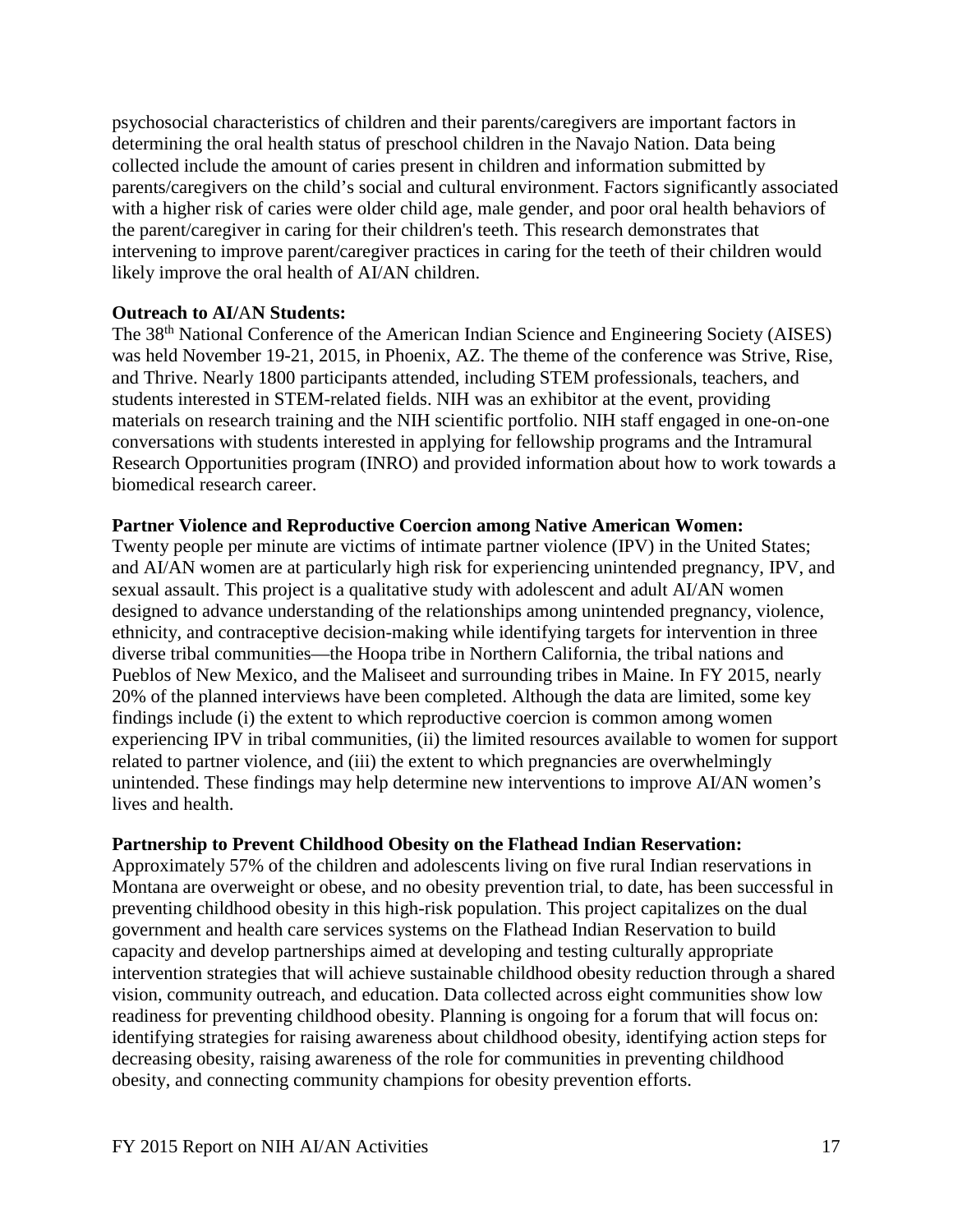#### <span id="page-18-0"></span>**Prenatal Alcohol and SIDS and Stillbirth Network: The Safe Passage Study:**

The Safe Passage Study, conducted by the PASS Network is a community-based study investigating the role of prenatal alcohol exposure in the risk for sudden infant death syndrome (SIDS) and adverse pregnancy outcomes, including stillbirth and fetal alcohol spectrum disorders. Information gained will help towards the reduction of fetal and infant mortality and improve child health in communities of the Northern Plains, including American Indians.

#### <span id="page-18-1"></span>**Perinatal Assessment of At-Risk Populations:**

AI/AN babies are twice as likely as non-Hispanic White babies to die from sudden infant death syndrome (SIDS). An even greater disparity exists on the Northern Plains where the infant mortality rate for American Indians is 6.4 times the overall U.S. SIDS rate. This project is assessing between 80 and 100 infants/year over the next 5 years in the Northern Plains and in New York City. The research will examine the late fetal through early newborn period to identify physiological indicators that can help identify infants who may be at risk for SIDS. In the Northern Plains, 140 preterm infants were assessed and data from over 273 sleep studies have been analyzed. Low heartrate variability in late preterm infants compared to full term infants may suggest a mechanism that could underlie learned responses to physiological challenges during sleep, which may be critical adaptations to promote infant survival.

#### <span id="page-18-2"></span>**Promoting Behavioral Change for Oral Health in American Indian Mothers and Children:**

The NIH-funded Center for Native Oral Health Research is focusing on reducing early childhood caries in young AI children living on reservations. One study uses a motivational interviewing technique intended to improve maternal oral health behaviors. As part of the trial, the investigators explored challenges faced by the research team in engaging new mothers in this community. These challenges included lack of knowledge about oral health and distrust of the research team. The project developed and applied many strategies to address these barriers to engagement with new mothers, including conducting home visits, new communication strategies, and interacting with the community at various venues. These strategies were successful for engaging mothers in the study, and emphasize the importance of community participation when developing clinical trials.

#### <span id="page-18-3"></span>**Qungasvik (Toolbox): Prevention of Alcohol/Suicide Risk in Alaska Native Youth:**

One in 13 Alaska Native deaths are alcohol-related, a rate three times the general population in Alaska. Southwest Alaska has a suicide rate almost 6 times that of the U.S. general population (61.3/100,000 versus 10.84/100,000). Yup'ik communities in southwest Alaska and researchers at the Center for Alaska Native Health Research have worked jointly for the past decade to develop a prevention intervention and research infrastructure that harnesses the protective action of traditional activities to enhance the resiliency of Yup'ik youth against alcohol use and suicide in hard-to-reach Alaskan communities. The current large scale test of the intervention is evaluating the effectiveness of the Qungasvik (a Yup'ik word meaning `toolbox') intervention, aimed primarily at reducing the incidence of alcohol use disorder and suicide in Yup'ik youth.

# <span id="page-18-4"></span>**Research Clinic in Guadalupe, Arizona:**

NIH supports an outpatient research clinic in Guadalupe, Arizona, a small town whose residents are primarily AI/AN or Hispanic. This clinic provides a convenient place where research volunteers, primarily AI/AN individuals, are seen. It is also accessible to volunteers from an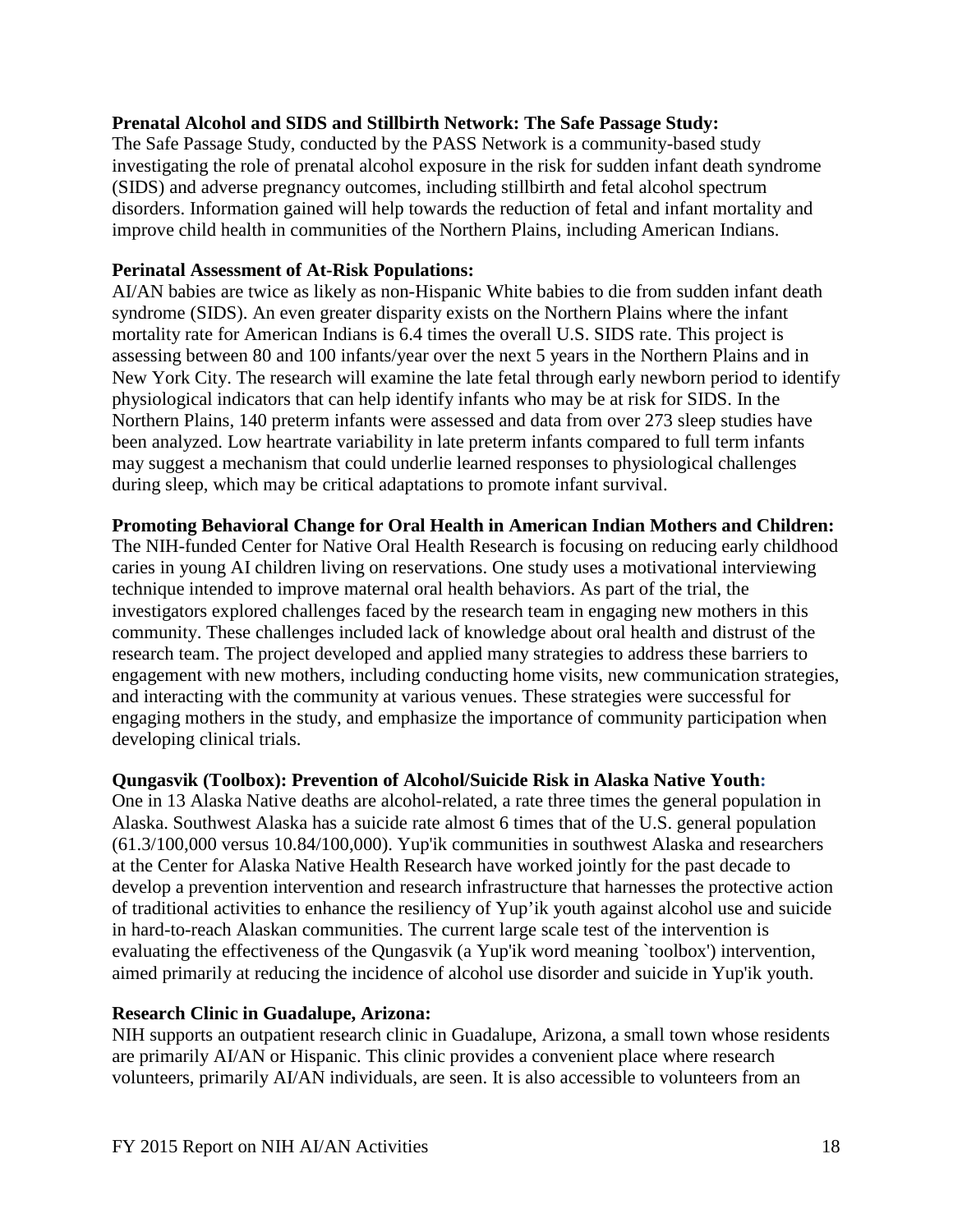urban area who have previously been minimally represented in research studies. Currently, two NIH programs, Look for Action for Health in Diabetes (Look AHEAD) and the Family Investigation of Nephropathy and Diabetes (FIND) are conducted in this clinic, and other new programs may be offered there in the future.

# <span id="page-19-0"></span>**Risk Factors for Alcoholism in Native Americans:**

This research is identifying risk and protective factors related to alcohol use disorders in reservation-dwelling Mission Indians of Southern California. The purpose is to elucidate the genetic, clinical, and neurobehavioral factors related to alcohol use and associated health problems in a high-risk population. Findings suggest that the Mission Indians have a distinct cluster of biological and behavioral risk factors, and that early initiation of alcohol use is particularly malignant for this population. The study of factors associated with risk for alcoholrelated problems in this unique population can guide the development of targeted prevention and intervention activities.

#### <span id="page-19-1"></span>**Smokeless Tobacco Cessation among American Indians Using in-Person Groups:**

AI individuals have the highest rates of smokeless tobacco (SLT) use of any major racial or ethnic group in the United States, contributing to higher and rising incidence and disproportionate mortality in SLT-related cancers, including oral, esophageal, and pancreatic cancers. While there is wide variation by region of the country and tribal affiliation, Southern and Northern Plains Indians have the highest SLT use rates, reaching 25% among some tribes. This project developed a culturally-tailored SLT cessation program, *All Nations Snuff out Smokeless*, for a multi-tribal AI population using a community-based participatory research approach and begins pilot testing in FY 2016.

#### <span id="page-19-2"></span>**Society for Advancing Chicanos and Native Americans in Science Meeting:**

The Society for Advancing Chicanos and Native Americans in Science (SACNAS) meeting took place October 15-18, 2015 in Los Angeles, California. Native Hawaiian and AI/AN students and investigators, as well as students and investigators who work within these communities, participated in the meeting. NIH staff presented talks and ran several sessions regarding NIH training programs, as well as grant opportunities and collaborative research opportunities.

#### <span id="page-19-3"></span>**Strong Heart Study (SHS):**

The SHS is the largest multi-center longitudinal study of cardiovascular disease (CVD) among AI individuals. The goal of the study is to improve health in the areas of CVD and diabetes, with the use of genetics as one of the approaches. The partners in this study include 12 American Indian tribes and communities in three geographic areas: an area near Phoenix, Arizona, the southwestern area of Oklahoma, and western and central North and South Dakota. The initial data collection in this study has been completed and now the research will continue to monitor the morbidity and mortality of the original cohort and the family cohort over time. Participants are being asked whether they will provide consent for the study of additional disease of concerns for AI individuals, such as cancer. Given that the SHS participants have high rates of obesity and diabetes, both known risk factors for cancer, the study is a great resource for trying to identify the common link between these diseases.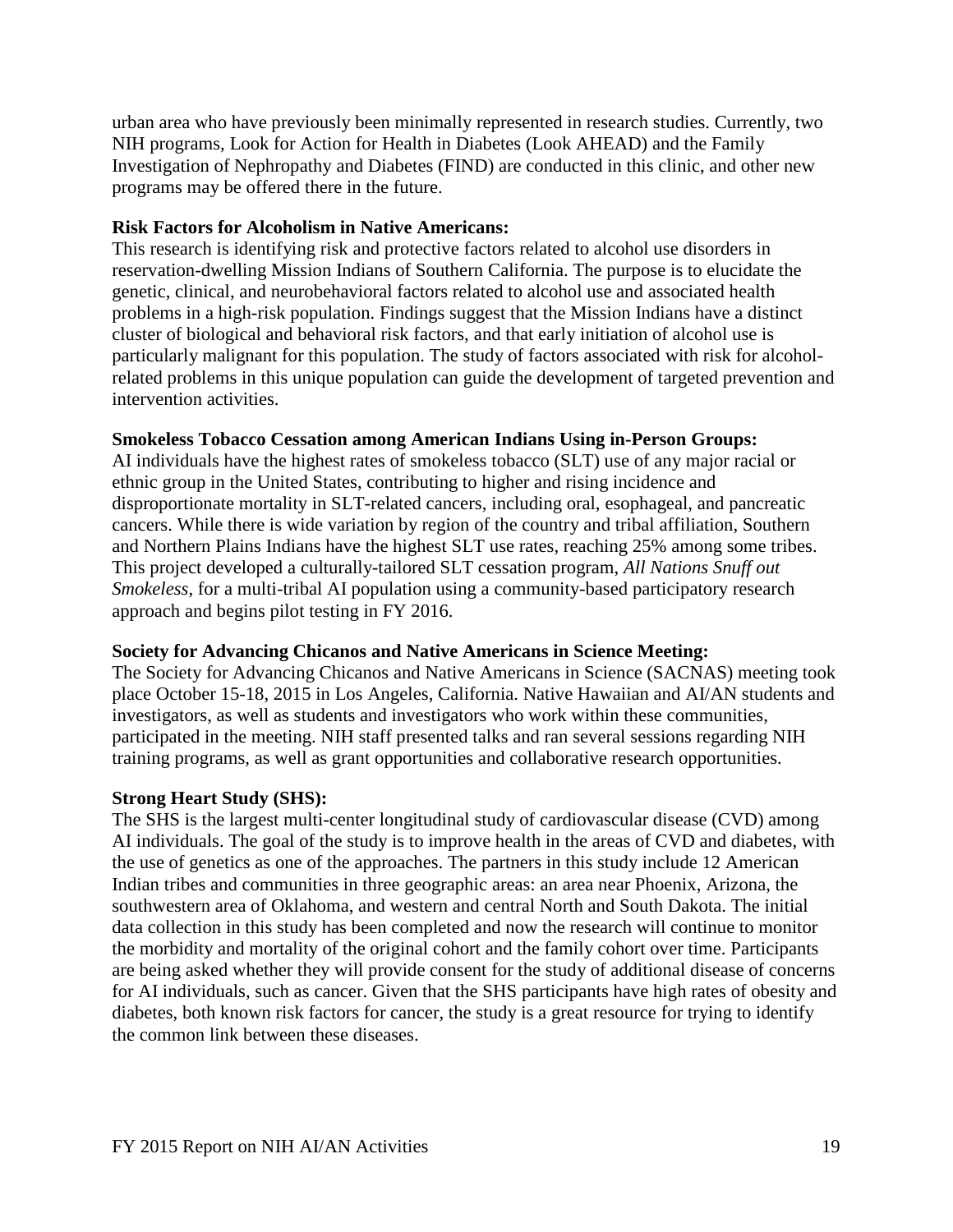#### <span id="page-20-0"></span>**Study of Radiation Doses and Cancer Risks Resulting from the 1945 Trinity Test:**

NIH, in partnership with the Albuquerque Area Indian Health Board, Southwest Tribal Institute Review Board (IRB), the University of New Mexico, the New Mexico Tumor Registry, and Las Mujeres Hablan, is carrying out a study to quantitatively estimate the number of cancer cases in New Mexico (past and future) that may be related to the nuclear test of the first atomic weapon in south-central New Mexico, code-named Trinity. The Mescalero Apache and Picuris Pueblo Tribal leadership have issued tribal resolutions in support of the research. The Southwest Tribal IRB and University of New Mexico IRB have also approved the study. During FY 2015, the pilot study and plans for the main study were reviewed and clearance to move forward was obtained from NIH. The main data collection is expected to take place in FY 2017 and OMB clearance is currently in process. Further information online at: <http://dceg.cancer.gov/research/how-we-study/exposure-assessment/trinity>

#### <span id="page-20-1"></span>**Substance Abuse Prevention Campaign for American Indian Youth:**

This study assesses the efficacy of a substance abuse intervention that adapts an existing campaign (Be under Your Own Influence; BUYOI) that has been found to be effective in reducing substance use and that uses campaign messages that are congruent with AI culture. The intervention will be adapted using significant contributions from tribal members, including youth, teachers, parents, elders, and other community members. Ultimately, the goal is to develop a turnkey package for the broader population of reservation-based AI youth and schools and to develop components that can incorporate flexibility and creativity in their delivery.

#### <span id="page-20-2"></span>**Summer Program in the Neurological Sciences:**

The annual Summer Program in the Neurological Sciences provides academically talented and diverse high school, undergraduate, graduate, and medical students with a stimulating and rewarding research experience and to encourage their pursuit of advanced education and future careers in neurological science research. This program supports students from diverse backgrounds and has achieved substantial success recruiting AI/AN by developing relationships with schools and tribal councils and through extended outreach and visits to areas densely populated by Native students. The director of the program has established relationships with Red Cloud High School on the Pine Ridge Reservation in South Dakota, and St. Michael Indian High School, a school serving the Navajo population in Arizona and New Mexico. The institute hosted ten Native students during the 2015 Program, including five Lakota, one Navajo, two students from the Pauma Band of Luiseno, one Rosebud Sioux student, and one White Earth Ojibwe. Students from the class of 2015 were involved in activities with the NIH Native Scholars, who provided cultural support, workshops on research poster design, and weekly tutoring in college math and chemistry. In addition, the students were invited to participate in the first White House Tribal Youth Gathering and also participated in the 2015 National UNITY Conference. Since 2007, NIH has supported 46 slots for AI/AN students (some students have gone through the program twice), and 14 students have gone on to present research data at scientific meetings. Most of the AI/AN participants have been tracked; of those, all but five remain in scientific fields. NIH plans to continue this program and the associated outreach with AI/AN communities. In addition, NIH continues efforts to maintain relationships with the alumni in order to facilitate their potential future participation in NIH-funded neuroscience training and development programs. Online at: [http://www.ninds.nih.gov/jobs\\_and\\_training/summer/](http://www.ninds.nih.gov/jobs_and_training/summer/)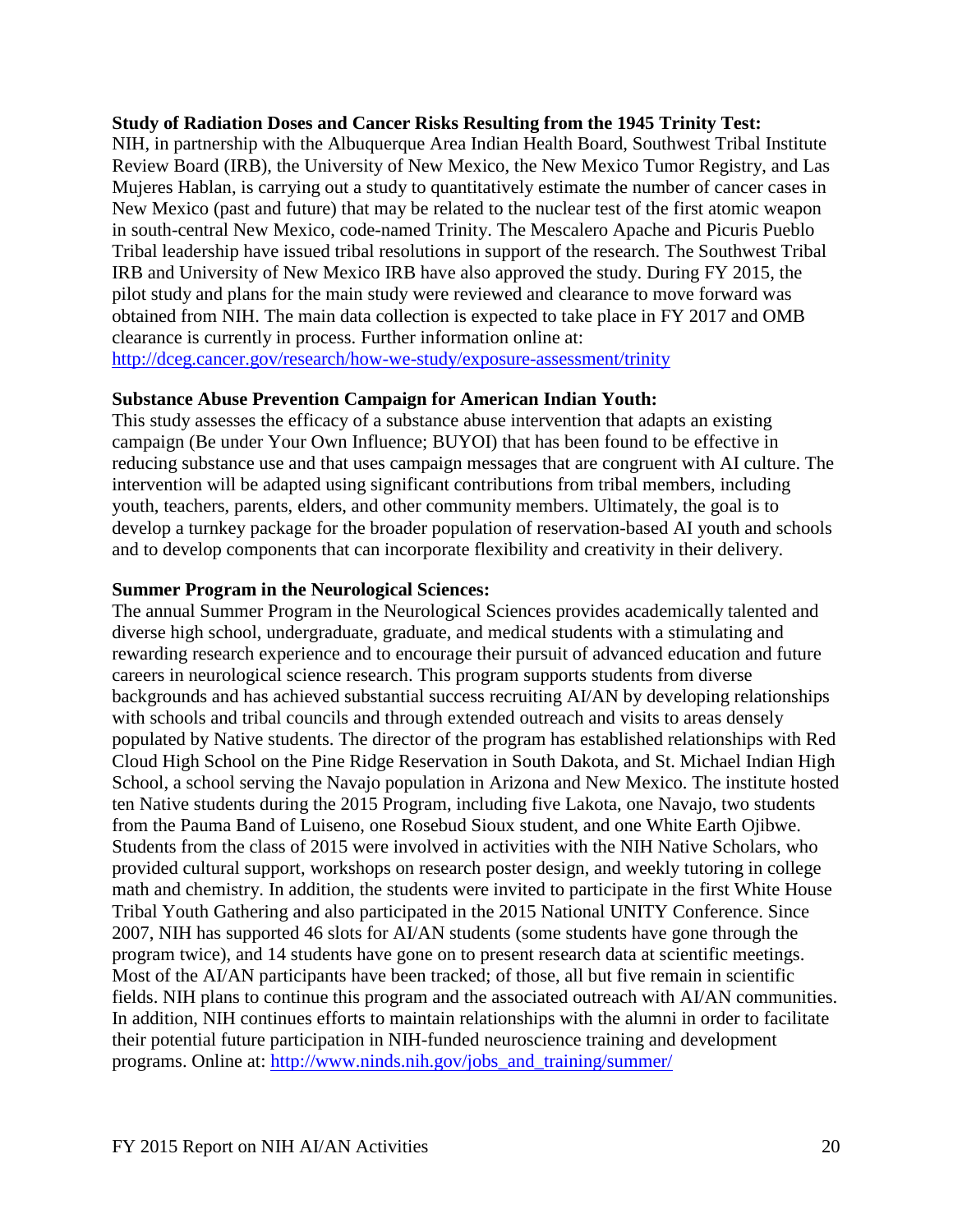#### <span id="page-21-0"></span>**Supporting AI/AN Mothers and Daughter in Reducing Gestational Diabetes Risk:**

AI/AN women are twice as likely to develop gestational diabetes mellitus (GDM) and type 2 Diabetes (T2D) as any other population. Reducing the onset of GDM is critical in reducing both maternal and child complications as well as the development of T2D. In this study, adolescent females from a multi-tribal community (including Navajo, Cherokee, and 40 Oklahoma tribes) were provided with an opportunity to participate with a preconception counseling program, the STOP-GDM program, around the same time as coming-of-age rituals. Over the course of 15 months, researchers will examine the effects of receiving the STOP-GDM intervention, as compared with educational prenatal counseling materials, on mother-daughter psychosocial and behavioral outcomes and family planning decisions. The final online training program will be provided to the Indian Health Service for dissemination to all IHS sites.

#### <span id="page-21-1"></span>**Surveillance, Epidemiology, and End Results Data Linkages to the IHS Medical Records System:**

The Surveillance, Epidemiology, and End Results (SEER) program at NIH works to provide information on cancer statistics in an effort to reduce the burden of cancer among the U.S. population. Every year, the SEER data are linked to the IHS medical records system in order to identify additional AI/AN individuals in the cancer registries. The linkage is used to improve the accuracy of cancer rates for AI/AN populations, and is performed at the IHS headquarters in Albuquerque, New Mexico. The concept of linking the records originated in the New Mexico SEER registry and is now conducted for all of SEER and the CDC's registry system, the National Program of Cancer Registries.

#### <span id="page-21-2"></span>*Streptococcus mutans* **and Dental Caries among Native American Children:**

AI children suffer from the highest levels of severe early childhood caries (S-ECC) in the United States. Children typically acquire the caries-causing bacteria, *Streptococcus mutans*, from mothers, and early acquisition is often associated with higher levels of tooth decay. An NIHfunded study followed babies from birth to five years of age and examined in detail how *S. mutans* is transmitted from mother to child in a Northern Plains tribal community. In preliminary analyses, investigators identified 17 unique types of *S. mutans* in the population and 12 of these types were found in more than one individual. *S. mutans* colonization occurred by 16 months old in 58% of the children and early colonization was associated with more severe caries. Children and mothers shared the same type of *S. mutans* 48% of the time. This research emphasizes the need for early interventions to prevent S-ECC in these children.

#### <span id="page-21-3"></span>**Technology Innovations for Supporting Health in Alaska Native People:**

This study is evaluating the efficacy of two culturally-tailored, technology-mediated disease prevention interventions for supporting change in multiple risk behaviors in rural AN men and women. These interventions are informed by the research team's fieldwork over the past 6 years in rural Alaska and built on continued community partnerships with Tribes. The interventions are tailored to AN health needs and values to target 5 of the American Heart Association's 7 Strategic Impact Goals for 2020. One intervention will target tobacco use and physical activity. The other intervention will target hypertension and hypercholesterolemia using medication adherence and nutritional changes. Both groups will use computerized interventions, delivered via telemedicine by Native-focused counselors located in Anchorage reaching AN people in their rural home villages. Recruitment is in process.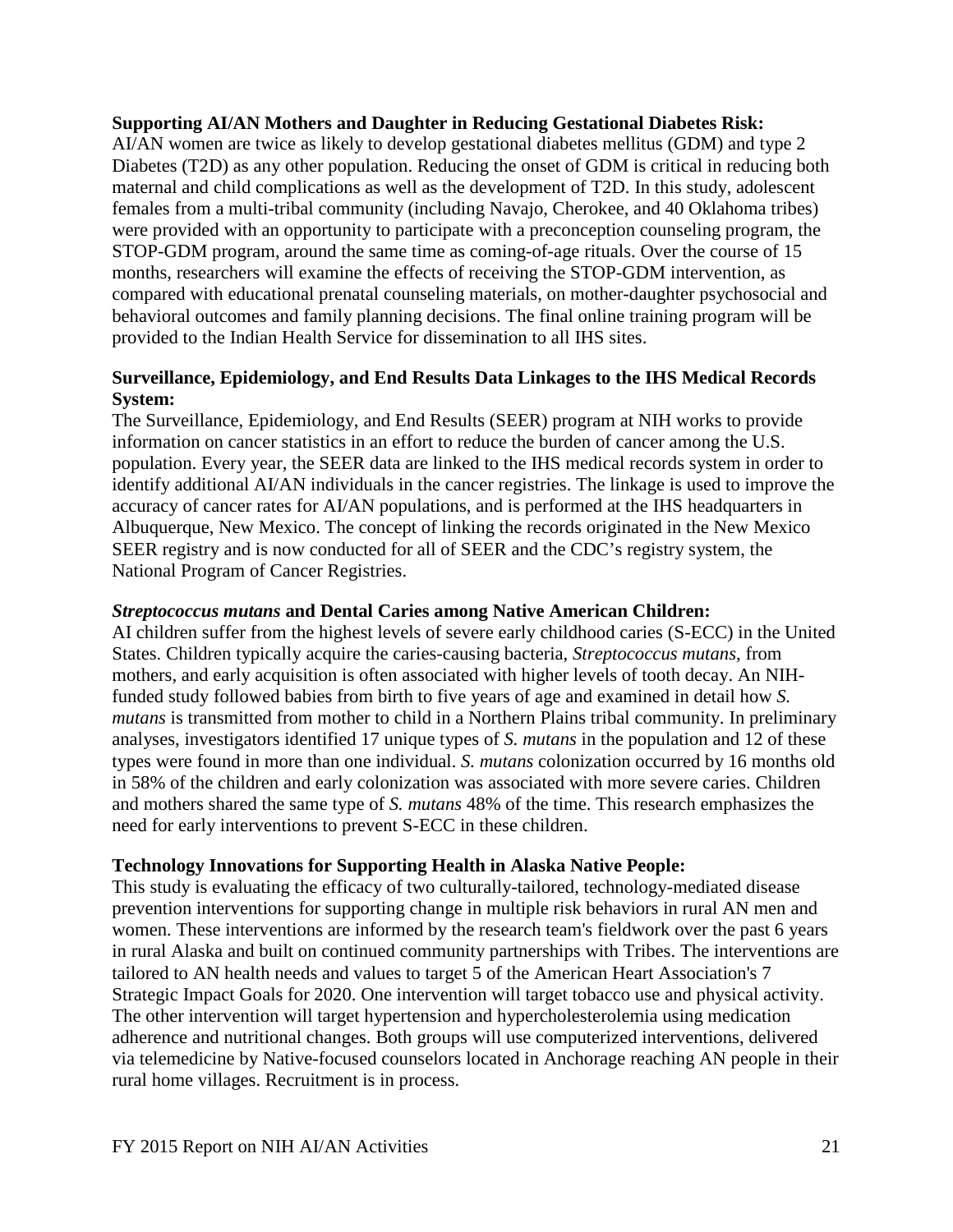# <span id="page-22-0"></span>**The Center for American Indian and Alaska Native Diabetes Translational Research (CAIANDTR):**

AI/AN individuals are at greater risk of becoming diabetic than any other segment of the U.S. population, suffer high rates of serious complications due to diabetes, and die prematurely as a consequence. The CAIANDTR works to increase scientific knowledge about the types of diabetes prevention and management interventions that have been proven effective in both clinical and community settings, with the goal of improving the diabetes-related health of AI/AN individuals. In FY 2015, one CAIANDTR project assessed how the *Special Diabetes Program for Indians-Diabetes Prevention Demonstration Project* affected dietary and activity changes, as well as factors that affected retention and participation, and how outcomes were affected by psychosocial and socioeconomic factors. Another research project explored the pernicious effects of discrimination against AI/AN individuals related to diabetes outcomes, and how serious psychological stress can complicate diabetes management. Online at: [http://www.ucdenver.edu/academics/colleges/PublicHealth/research/centers/CAIANH/cdtr/Pages](http://www.ucdenver.edu/academics/colleges/PublicHealth/research/centers/CAIANH/cdtr/Pages/CAIANDTR.aspx) [/CAIANDTR.aspx](http://www.ucdenver.edu/academics/colleges/PublicHealth/research/centers/CAIANH/cdtr/Pages/CAIANDTR.aspx)

#### <span id="page-22-1"></span>**Trans-NIH American Indian and Alaska Native Health Communications and Information Work Group:**

With colleagues at IHS and the Administration on Aging's Administration for Community Living (AoA/ACL), this Work Group launched an electronic newsletter, [Honoring Health:](http://www.niams.nih.gov/News_and_Events/AIAN_Honoring_Health/)  [Resources for American Indians and Alaska Natives,](http://www.niams.nih.gov/News_and_Events/AIAN_Honoring_Health/) to increase awareness of health information and resources from NIH and other Federal agencies. The e-newsletter aims to reach AI/AN intermediaries, specifically IHS Community Health Workers and ACL Title VI grantees, but it is available to anyone working with AI/AN people. Each issue features a different health topic of interest to Native communities. The inaugural issue, distributed in July 2015, featured the topic of [healthy aging](http://www.niams.nih.gov/News_and_Events/AIAN_Honoring_Health/2015/JulyNews.asp) and the second issue, distributed in November 2015, focused on [diabetes](http://www.niams.nih.gov/News_and_Events/AIAN_Honoring_Health/2015/NovemberNews.asp) in recognition of Diabetes Awareness Month. Meetings of the work group in 2015 included discussion of AI/AN programs at the HHS Office of Minority Health, the Centers for Medicare and Medicaid Services, and the Substance Abuse and Mental Health Services Administration.

# <span id="page-22-2"></span>**Trans-NIH American Indian/Alaska Native/Native Hawaiian Research Interest Group:**

The Trans-NIH American Indian/Alaska Native/Native Hawaiian Research Interest Group convened on a monthly basis to share current research priorities and innovative ideas for facilitating CBPR, as well as highlight and discuss challenges with advancing research in Native communities. IHS colleagues regularly participated in the group with NIH members and discussed best practices and lessons learned about outreach activities for providing health care in several AI communities.

# <span id="page-22-3"></span>**Tribal Colleges and Universities Behavior Wellness Study:**

The TCU-BeWell project has developed and is implementing a culturally-contextualized version of an alcohol prevention intervention at TCUs. This research is examining whether a culturallycontextualized adaptation of the Screening and Brief Intervention, developed in conjunction with TCU partners, will have better results in reducing hazardous or harmful drinking and alcoholrelated negative consequences, as well as improve academic outcomes. It is anticipated that the intervention will have a significantly greater effect at TCUs that also receive a policy intervention to move them from a zero-tolerance to harm reduction stances and improve capacity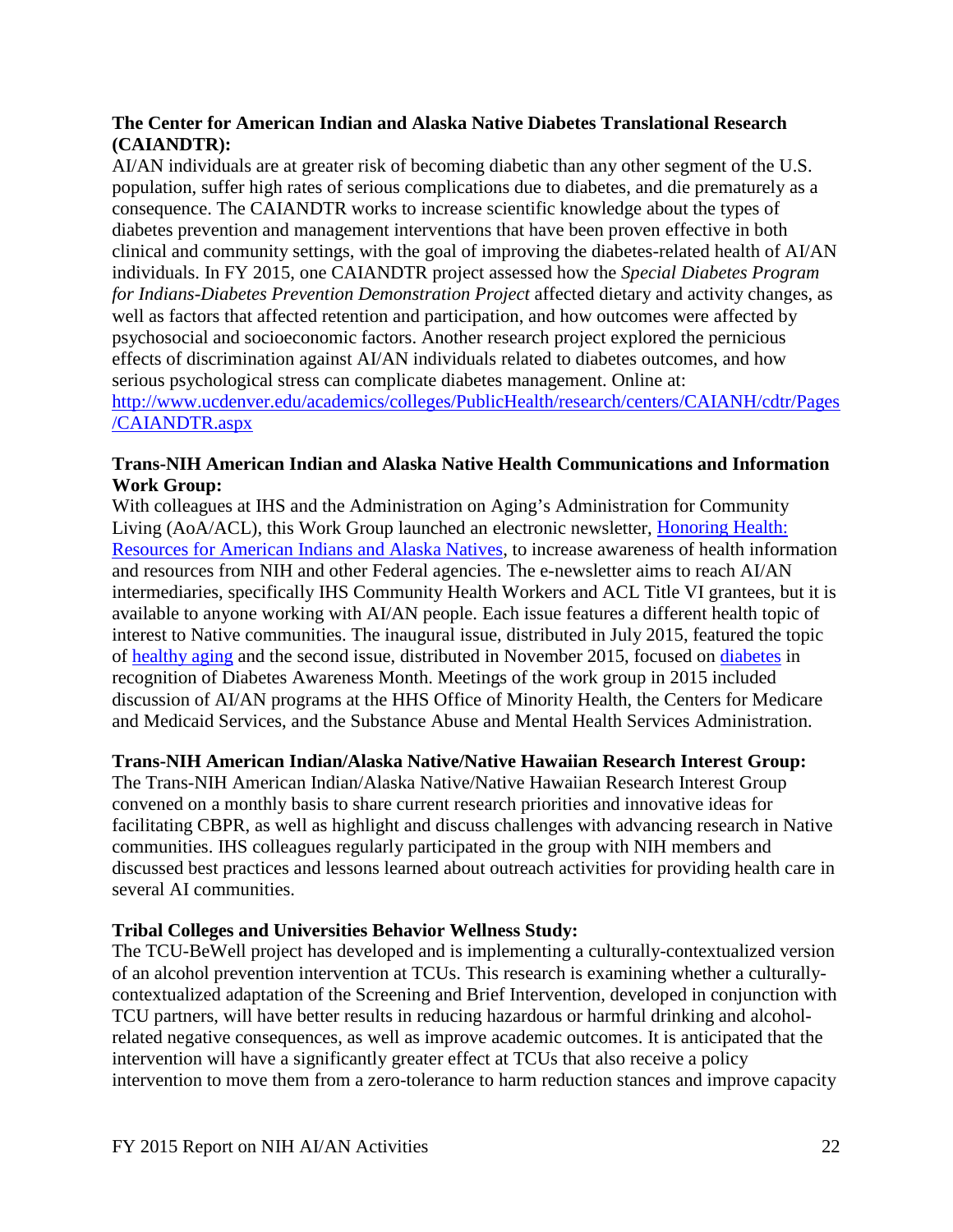to integrate services for improved referral and treatment for high-risk TCU students. This project has surveyed over 3,000 participants at TCUs, providing epidemiological data on the largest sample of Native college-aged individuals to date.

#### <span id="page-23-0"></span>**Tribal Health and Resilience in Vulnerable Environment Study:**

The Tribal Health and Resilience in Vulnerable Environment (THRIVE) study is assessing correlates and outcomes of food insecurity in the Chickasaw and Choctaw Nations in Oklahoma. A telephone survey is being administered to 500 American Indian adults randomly sampled from Tribal registries. Clinical measures will be validated for 200 of those surveyed using Tribal clinic electronic health records. Perceptions of food environments will be compared to objective store measures using geographic information systems data. The project also is designing, implementing, and evaluating a convenience store intervention to increase the availability and intake of vegetables and fruits among Tribal members. It will use a cluster-randomized design with 20 matched Tribally-owned convenience stores. The project is creating a multimedia manual, co-developed with Tribal members, guiding Tribes in food environment changes, which will be disseminated through an open-source website. Recruitment is near completion.

# <span id="page-23-1"></span>**Tribal Turning Point: Pilot Study for Prevention of Type 2 Diabetes in American Indian Youth:**

The Tribal Turning Point Program (TTPP) is a pilot program developing a translational intervention and generating data on diabetes prevention in AI/AN youth. The TTPP targets diet and physical activity behaviors through motivational interviewing with child/parent pairs to facilitate problem solving and behavioral goal attainment. TTPP also uses culturally-appropriate, active-learning modification of the Diabetes Prevention Program for AI/AN parents and youth delivered in a group setting. The culturally-appropriate Turning Point Toolbox is used to support the motivational interviewing and active-learning components. Partnerships have been established between the Cherokee and Navajo Nations, several academic institutions, and a diverse Advisory Board.

# <span id="page-23-2"></span>**Worker Training Program:**

The Worker Training Program (WTP) funds a national network of over 100 non-profit safety and health training organizations to provide training to workers who handle hazardous materials, hazardous waste, or are involved in emergency response to hazardous materials incidents. Through its awardees, the WTP has trained over 1,500 AI individuals, including tribal employees of natural resource, law enforcement, emergency medical, fire service, and public works agencies. In FY 2015, the Alabama Fire College (AFC) Workplace Safety Training Program (WST) along with Native American Fish and Wildlife Society and the United South and Eastern Tribes worked to promote training to tribal emergency response personnel. In FY 2015, AFC trained 380 American Indians from16 tribes. One highlight was the ability of AFC to respond to a request to provide a 40-hour Hazmat Awareness and Operations Course to the Shoshone Tribe of Duck Valley, Nevada. The tribe was at a distance outside of AFC's driving range, but because of their role as primary responders in a remote part of the state, AFC created a system to ship equipment and provide instructors for this course. The WST staff developed efficient ways to provide the training at a distance, potentially opening opportunities other tribes in remote locations. NIH also funded the Western Region Universities Consortium (WRUC). WRUC provided training and technical assistance, in conjunction with the EPA Region 10 Tribal Office,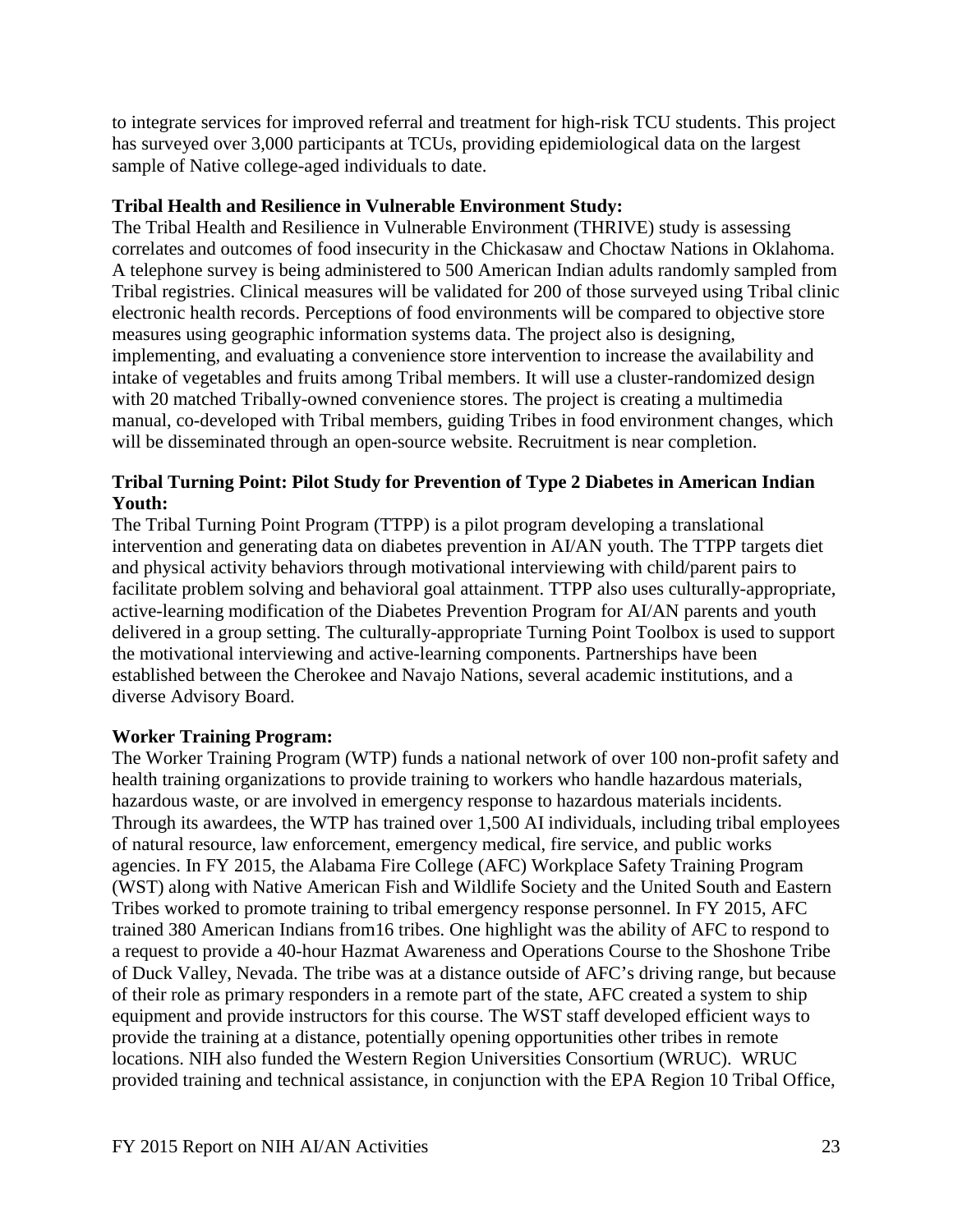which effectively doubled the spill response capacity in the watershed region. This training included emergency response, hazardous materials transport, and oil spill cleanup, and was delivered in partnership with the Yukon River Inter-Tribal Watershed Council, an indigenous grassroots organization comprised of 52 tribes in the U.S./Alaska region and 14 First Nations in Canada, covering an estimated 321,500 square miles. A total of 20.3% of the 3,411 workers training by this consortium were AI/AN; overall, approximately 682 workers from the Navajo and Hopi Nations, White Mountain Apache Tribe, Kawerak Native Corporation, Native Villages of Savoonga, and the Yukon River Intertribal Watershed Council were trained.

#### <span id="page-24-0"></span>**Yappalli Choctaw Road to Health:**

This culturally-focused project is working to address the duel burden of obesity and alcohol and other drug use among Choctaw women. 150 at-risk adult Choctaw women will participate across 5 regions of the Choctaw Nation of Oklahoma, where Native women have some of the highest obesity, physical inactivity, and excessive drinking prevalence in the country. Yappalli Choctaw Road to Health uses a strengths-based, outdoor experiential obesity and alcohol and other drug risk prevention and health leadership program. This includes stress-coping models as well as motivational behavior skills via meetings, group sessions, culturally-based boot camp, and a 10 day walk of the Choctaw Trail of Tears. Online at [http://iwri.org/choctaw/.](http://iwri.org/choctaw/)